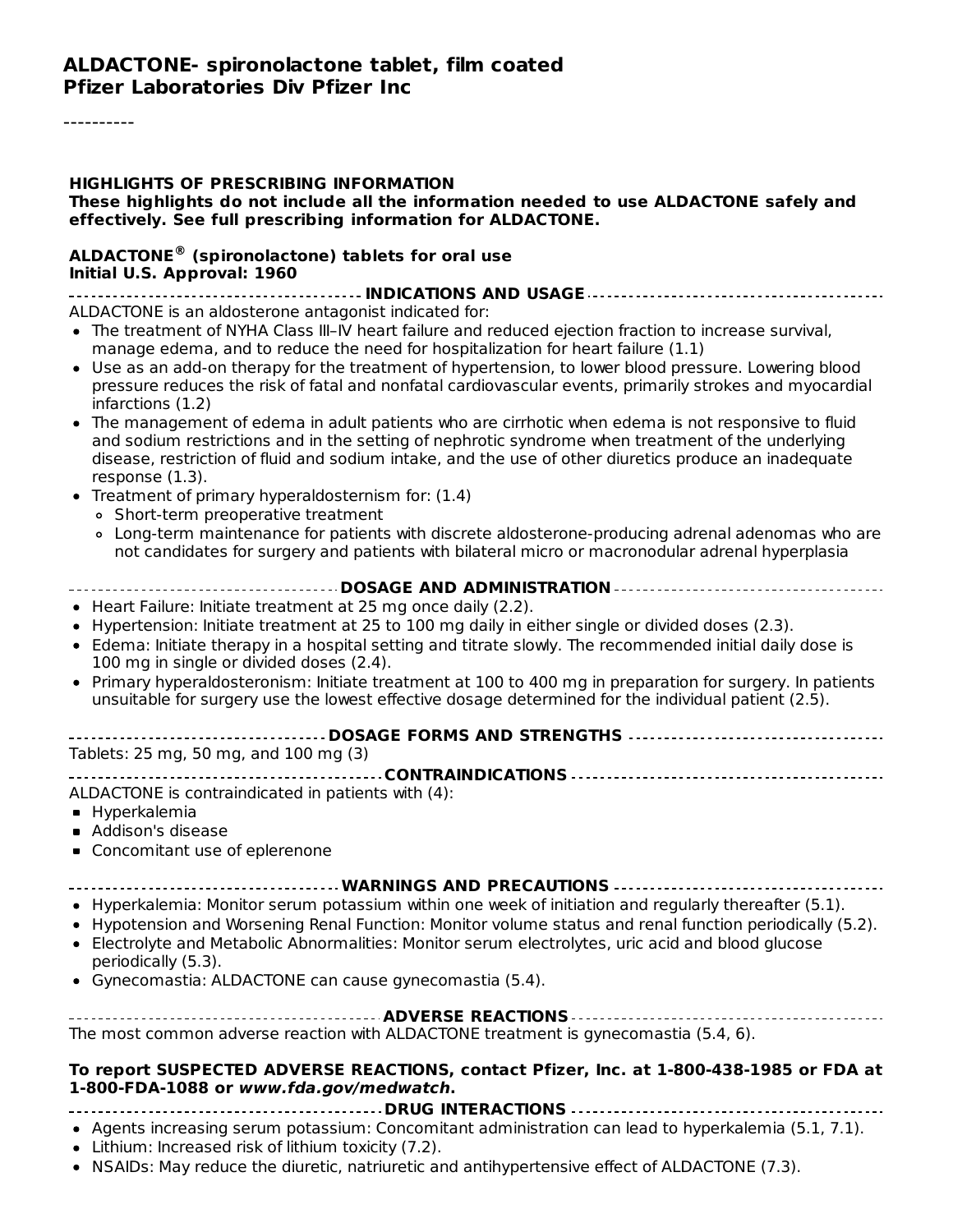- Digoxin: ALDACTONE can interfere with radioimmunologic assays of digoxin exposure (7.4).
- Cholestyramine: Hyperkalemic metabolic acidosis has been reported with concomitant use (7.5).
- Acetylsalicylic Acid (ASA): ASA may reduce the efficacy of ALDACTONE (7.6).
- **USE IN SPECIFIC POPULATIONS**
- Pregnancy: Based on animal data, ALDACTONE may affect sex differentiation of the male during embryogenesis (8.1)

#### **See 17 for PATIENT COUNSELING INFORMATION.**

**Revised: 2/2021**

#### **FULL PRESCRIBING INFORMATION: CONTENTS\* 1 INDICATIONS AND USAGE**

#### 1.1 Heart Failure

#### 1.2 Hypertension

- 1.3 Edema Associated with Hepatic Cirrhosis or Nephrotic Syndrome
- 1.4 Primary Hyperaldosteronism

### **2 DOSAGE AND ADMINISTRATION**

- 2.1 General Considerations
- 2.2 Treatment of Heart Failure
- 2.3 Treatment of Essential Hypertension
- 2.4 Treatment of Edema
- 2.5 Treatment of Primary Hyperaldosteronism

### **3 DOSAGE FORMS AND STRENGTHS**

### **4 CONTRAINDICATIONS**

### **5 WARNINGS AND PRECAUTIONS**

- 5.1 Hyperkalemia
- 5.2 Hypotension and Worsening Renal Function
- 5.3 Electrolyte and Metabolic Abnormalities
- 5.4 Gynecomastia

#### **6 ADVERSE REACTIONS**

#### **7 DRUG INTERACTIONS**

- 7.1 Drugs and Supplements Increasing Serum Potassium
- 7.2 Lithium
- 7.3 Nonsteroidal anti-inflammatory drugs (NSAIDs)
- 7.4 Digoxin
- 7.5 Cholestyramine
- 7.6 Acetylsalicylic Acid

### **8 USE IN SPECIFIC POPULATIONS**

- 8.1 Pregnancy
- 8.2 Lactation
- 8.4 Pediatric Use
- 8.5 Geriatric Use
- 8.6 Use in Renal Impairment
- 8.7 Use in Hepatic Impairment

#### **10 OVERDOSAGE**

**11 DESCRIPTION**

#### **12 CLINICAL PHARMACOLOGY**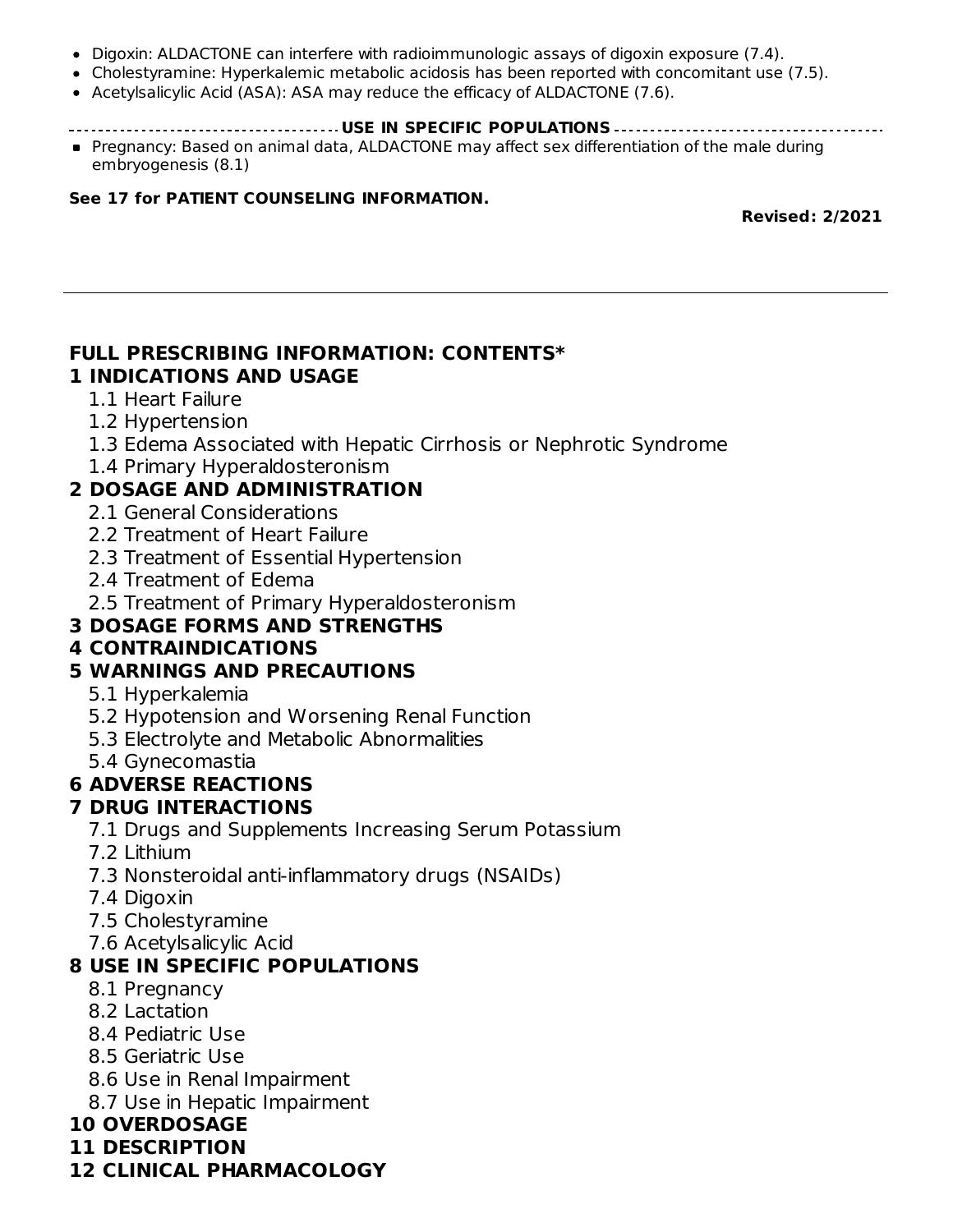- 12.1 Mechanism of Action
- 12.2 Pharmacodynamics
- 12.3 Pharmacokinetics

## **13 NONCLINICAL TOXICOLOGY**

13.1 Carcinogenesis, Mutagenesis, Impairment of Fertility

### **14 CLINICAL STUDIES**

14.1 Heart Failure

14.2 Hypertension

### **16 HOW SUPPLIED/STORAGE AND HANDLING**

#### **17 PATIENT COUNSELING INFORMATION**

 $\ast$  Sections or subsections omitted from the full prescribing information are not listed.

# **FULL PRESCRIBING INFORMATION**

# **1 INDICATIONS AND USAGE**

## **1.1 Heart Failure**

ALDACTONE is indicated for treatment of NYHA Class III–IV heart failure and reduced ejection fraction to increase survival, manage edema, and reduce the need for hospitalization for heart failure.

ALDACTONE is usually administered in conjunction with other heart failure therapies.

# **1.2 Hypertension**

ALDACTONE is indicated as add-on therapy for the treatment of hypertension, to lower blood pressure in patients who are not adequately controlled on other agents. Lowering blood pressure reduces the risk of fatal and nonfatal cardiovascular events, primarily strokes and myocardial infarctions. These benefits have been seen in controlled trials of antihypertensive drugs from a wide variety of pharmacologic classes.

Control of high blood pressure should be part of comprehensive cardiovascular risk management, including, as appropriate, lipid control, diabetes management, antithrombotic therapy, smoking cessation, exercise, and limited sodium intake. Many patients will require more than one drug to achieve blood pressure goals. For specific advice on goals and management, see published guidelines, such as those of the National High Blood Pressure Education Program's Joint National Committee on Prevention, Detection, Evaluation, and Treatment of High Blood Pressure (JNC).

Numerous antihypertensive drugs, from a variety of pharmacologic classes and with different mechanisms of action, have been shown in randomized controlled trials to reduce cardiovascular morbidity and mortality, and it can be concluded that it is blood pressure reduction, and not some other pharmacologic property of the drugs, that is largely responsible for those benefits. The largest and most consistent cardiovascular outcome benefit has been a reduction in the risk of stroke, but reductions in myocardial infarction and cardiovascular mortality also have been seen regularly.

Elevated systolic or diastolic pressure causes increased cardiovascular risk, and the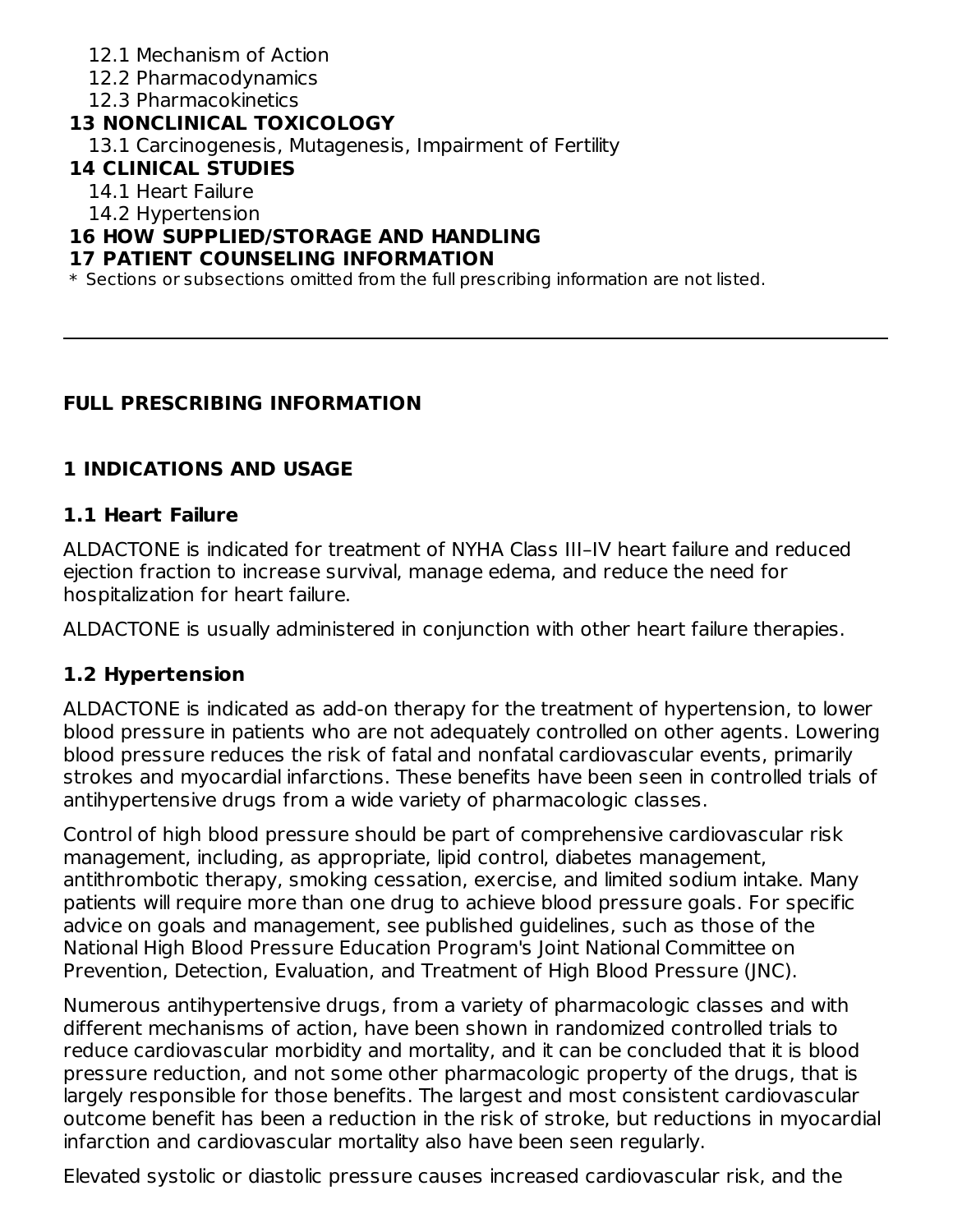absolute risk increase per mmHg is greater at higher blood pressures, so that even modest reductions of severe hypertension can provide substantial benefit. Relative risk reduction from blood pressure reduction is similar across populations with varying absolute risk, so the absolute benefit is greater in patients who are at higher risk independent of their hypertension (for example, patients with diabetes or hyperlipidemia), and such patients would be expected to benefit from more aggressive treatment to a lower blood pressure goal.

Some antihypertensive drugs have smaller blood pressure effects (as monotherapy) in black patients, and many antihypertensive drugs have additional approved indications and effects (e.g., on angina, heart failure, or diabetic kidney disease). These considerations may guide selection of therapy.

# **1.3 Edema Associated with Hepatic Cirrhosis or Nephrotic Syndrome**

ALDACTONE is indicated for the management of edema in the following settings:

- Cirrhosis of the liver when edema is not responsive to fluid and sodium restriction.
- Nephrotic syndrome when treatment of the underlying disease, restriction of fluid and sodium intake, and the use of other diuretics produce an inadequate response.

#### **Because it increases serum potassium, ALDACTONE may be useful for treating edema when administration of other diuretics** has caused hypokalemia.

# **1.4 Primary Hyperaldosteronism**

ALDACTONE is indicated in the following settings:

- Short-term preoperative treatment of patients with primary hyperaldosteronism.
- Long-term maintenance therapy for patients with discrete aldosterone-producing adrenal adenomas who are not candidates for surgery.
- Long-term maintenance therapy for patients with bilateral micro or macronodular adrenal hyperplasia (idiopathic hyperaldosteronism).

# **2 DOSAGE AND ADMINISTRATION**

# **2.1 General Considerations**

ALDACTONE can be taken with or without food, but should be taken consistently with respect to food [see Clinical Pharmacology (12.3)].

# **2.2 Treatment of Heart Failure**

In patients with serum potassium  $\leq$ 5.0 mEq/L and eGFR >50 mL/min/1.73 m<sup>2</sup>, initiate treatment at 25 mg once daily. Patients who tolerate 25 mg once daily may have their dosage increased to 50 mg once daily as clinically indicated. Patients who develop hyperkalemia on 25 mg once daily may have their dosage reduced to 25 mg every other day [see Warnings and Precautions (5.1)]. In patients with an eGFR between 30 and 50  $mL/min/1.73 m<sup>2</sup>$ , consider initiating therapy at 25 mg every other day because of the risk of hyperkalemia [see Use in Specific Populations (8.6)].

# **2.3 Treatment of Essential Hypertension**

The recommended initial daily dose is 25 to 100 mg of ALDACTONE administered in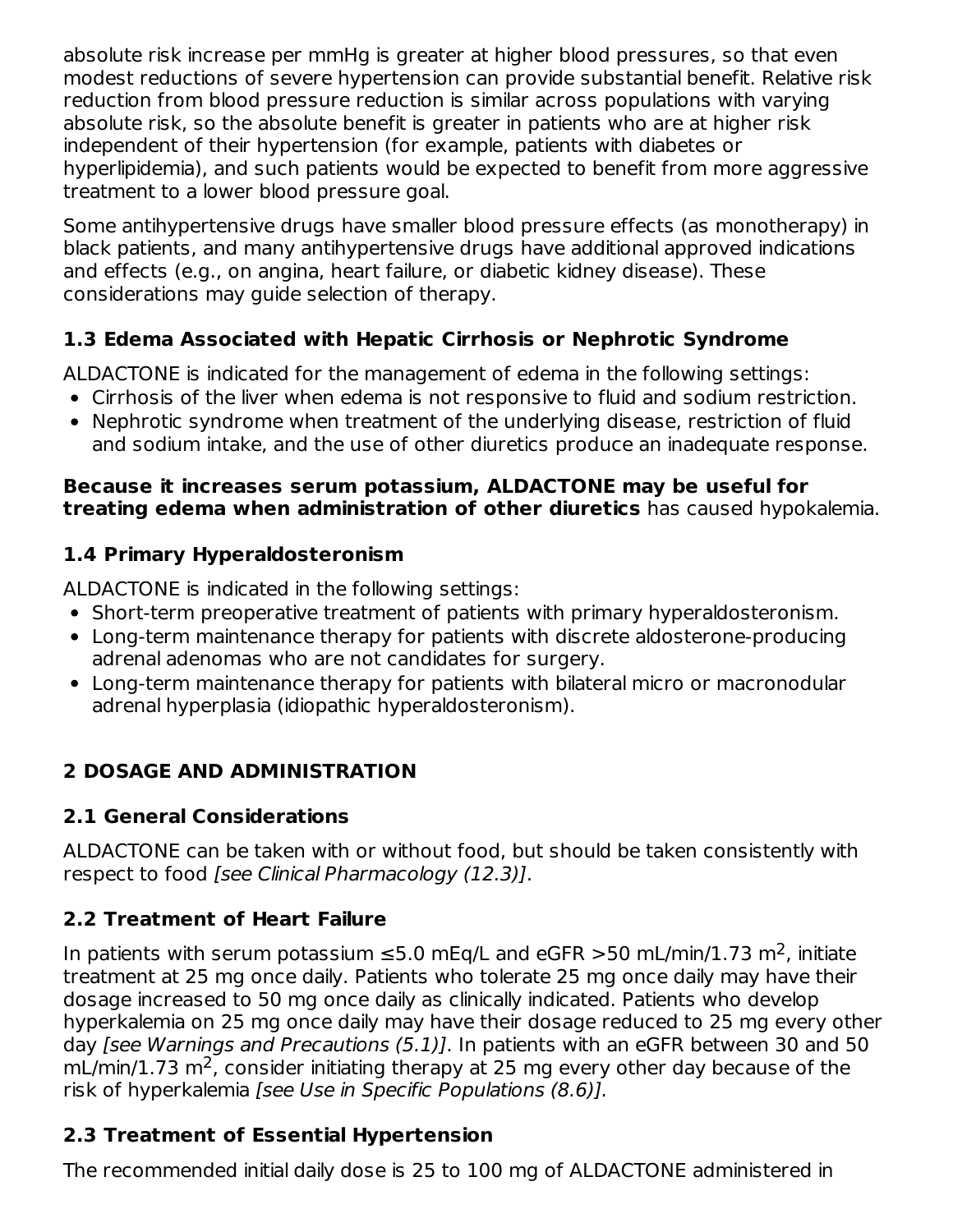either single or divided doses is recommended. Dosage can be titrated at two-week intervals. Doses greater than 100 mg/day generally do not provide additional reductions in blood pressure.

### **2.4 Treatment of Edema**

In patients with cirrhosis, initiate therapy in a hospital setting and titrate slowly [see Use in Specific Populations (8.7)]. The recommended initial daily dosage is 100 mg of ALDACTONE administered in either single or divided doses, but may range from 25 to 200 mg daily. When given as the sole agent for diuresis, administer for at least five days before increasing dose to obtain desired effect.

### **2.5 Treatment of Primary Hyperaldosteronism**

Administer ALDACTONE in doses of 100 to 400 mg daily in preparation for surgery. For patients who are considered unsuitable for surgery, ALDACTONE can be used as longterm maintenance therapy at the lowest effective dosage determined for the individual patient.

### **3 DOSAGE FORMS AND STRENGTHS**

Tablets: 25 mg round, light yellow, film-coated, with SEARLE and 1001 debossed on one side and ALDACTONE and 25 on the other side.

Tablets: 50 mg oval, light orange, scored, film-coated, with SEARLE and 1041 debossed on the scored side and ALDACTONE and 50 on the other side.

Tablets: 100 mg round, peach-colored, scored, film-coated, with SEARLE and 1031 debossed on the scored side and ALDACTONE and 100 on the other side.

# **4 CONTRAINDICATIONS**

ALDACTONE is contraindicated in the patients with:

- Hyperkalemia
- Addison's disease
- Concomitant use of eplerenone

### **5 WARNINGS AND PRECAUTIONS**

### **5.1 Hyperkalemia**

ALDACTONE can cause hyperkalemia. This risk is increased by impaired renal function or concomitant potassium supplementation, potassium-containing salt substitutes or drugs that increase potassium, such as angiotensin converting enzyme inhibitors and angiotensin receptor blockers [see Drug Interactions (7.1)].

Monitor serum potassium within 1 week of initiation or titration of ALDACTONE and regularly thereafter. More frequent monitoring may be needed when ALDACTONE is given with other drugs that cause hyperkalemia or in patients with impaired renal function.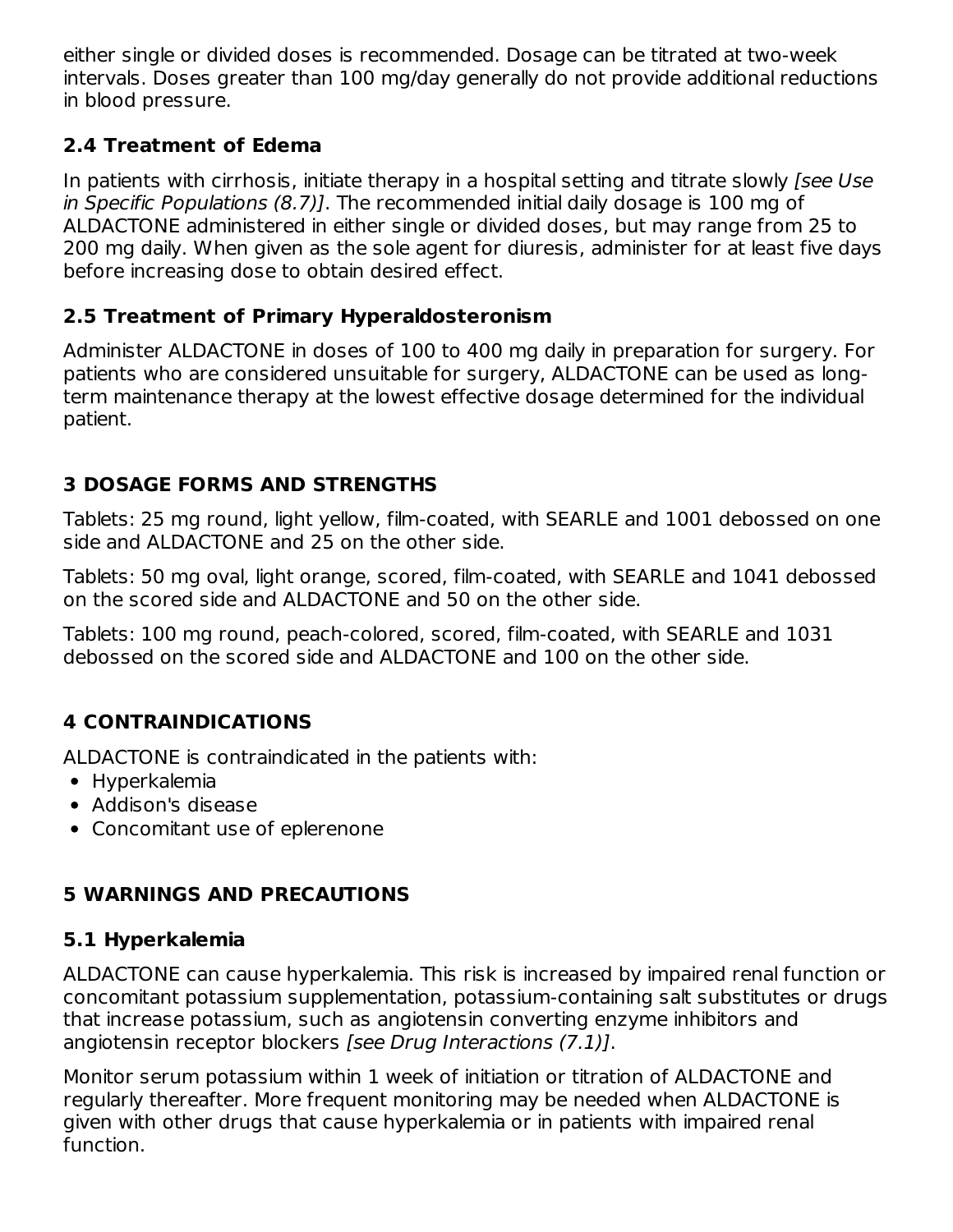If hyperkalemia occurs, decrease the dose or discontinue ALDACTONE and treat hyperkalemia.

## **5.2 Hypotension and Worsening Renal Function**

Excessive diuresis may cause symptomatic dehydration, hypotension and worsening renal function, particularly in salt-depleted patients or those taking angiotensin converting enzyme inhibitors and angiotensin II receptor blockers. Worsening of renal function can also occur with concomitant use of nephrotoxic drugs (e.g., aminoglycosides, cisplatin, and NSAIDs). Monitor volume status and renal function periodically.

# **5.3 Electrolyte and Metabolic Abnormalities**

In addition to causing hyperkalemia, ALDACTONE can cause hyponatremia, hypomagnesemia, hypocalcemia, hypochloremic alkalosis, and hyperglycemia. Asymptomatic hyperuricemia can occur and rarely gout is precipitated. Monitor serum electrolytes, uric acid and blood glucose periodically.

# **5.4 Gynecomastia**

ALDACTONE can cause gynecomastia. In RALES, patients with heart failure treated with a mean dose of 26 mg of spironolactone once daily, about 9% of the male subjects developed gynecomastia. The risk of gynecomastia increases in a dose-dependent manner with an onset that varies widely from 1–2 months to over a year. Gynecomastia is usually reversible.

# **6 ADVERSE REACTIONS**

The following clinically significant adverse reactions are described elsewhere in the labeling:

- Hyperkalemia [see Warnings and Precautions (5.1)]
- Hypotension and Worsening Renal Function [see Warnings and Precautions (5.2)]
- Electrolyte and Metabolic Abnormalities [see Warnings and Precautions (5.3)]
- Gynecomastia [see Warnings and Precautions (5.4]
- Impaired neurological function/ coma in patients with hepatic impairment, cirrhosis and ascites [see Use in Specific Populations (8.7)]

The following adverse reactions associated with the use of spironolactone were identified in clinical trials or postmarketing reports. Because these reactions were reported voluntarily from a population of uncertain size, it is not always possible to estimate their frequency, reliably, or to establish a causal relationship to drug exposure.

Digestive: Gastric bleeding, ulceration, gastritis, diarrhea and cramping, nausea, vomiting.

Reproductive: Decreased libido, inability to achieve or maintain erection, irregular menses or amenorrhea, postmenopausal bleeding, breast and nipple pain.

Hematologic: Leukopenia (including agranulocytosis), thrombocytopenia.

Hypersensitivity: Fever, urticaria, maculopapular or erythematous cutaneous eruptions, anaphylactic reactions, vasculitis.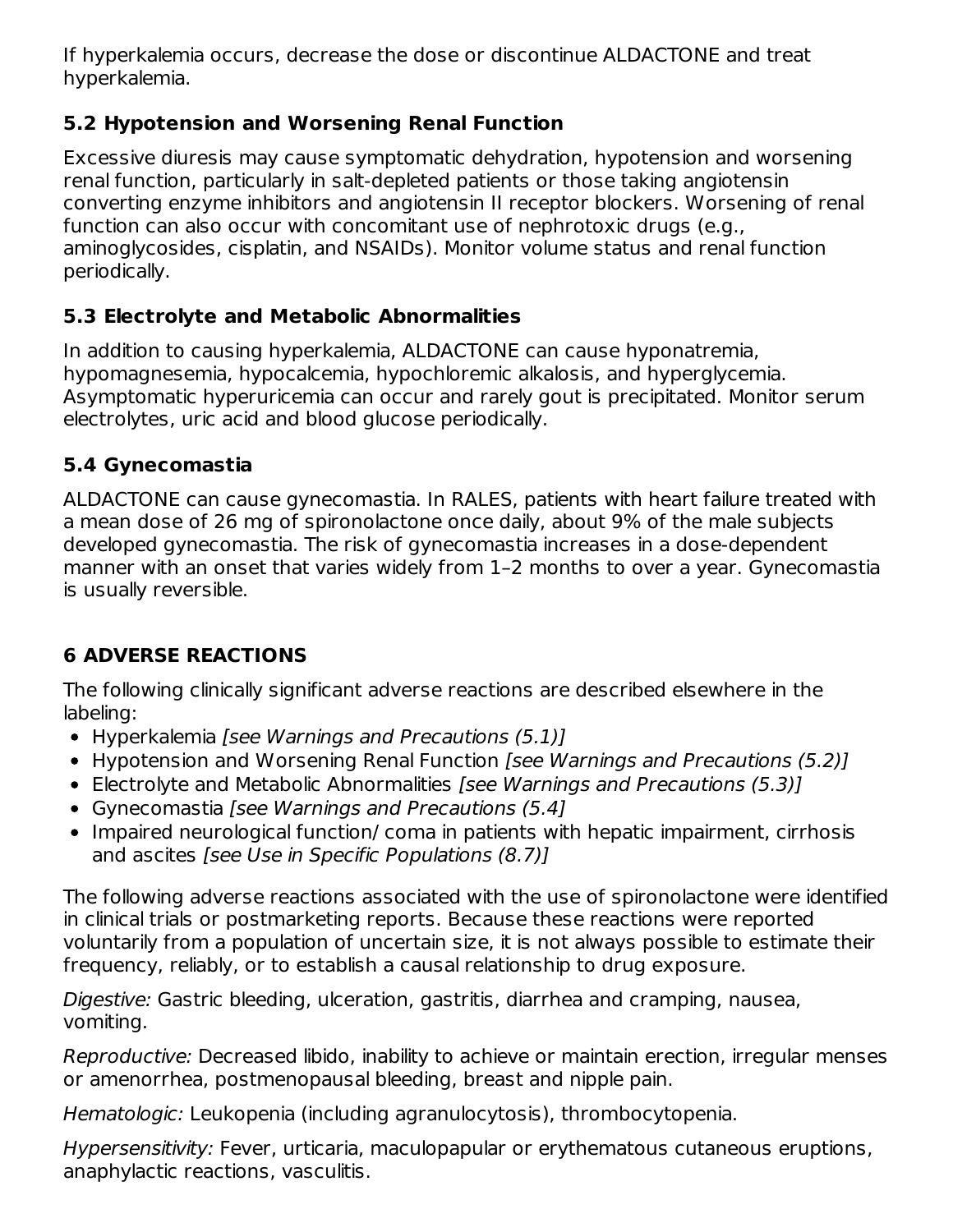Metabolism: Hyperkalemia, electrolyte disturbances [see Warnings and Precautions (5.1, 5.3)], hyponatremia, hypovolemia.

Musculoskeletal: Leg cramps.

Nervous system/psychiatric: Lethargy, mental confusion, ataxia, dizziness, headache, drowsiness.

Liver/biliary: A very few cases of mixed cholestatic/hepatocellular toxicity, with one reported fatality, have been reported with spironolactone administration.

Renal: Renal dysfunction (including renal failure).

Skin: Stevens-Johnson Syndrome (SJS), toxic epidermal necrolysis (TEN), drug rash with eosinophilia and systemic symptoms (DRESS), alopecia, pruritis.

# **7 DRUG INTERACTIONS**

# **7.1 Drugs and Supplements Increasing Serum Potassium**

Concomitant administration of ALDACTONE with potassium supplementation or drugs that can increase potassium may lead to severe hyperkalemia. In general, discontinue potassium supplementation in heart failure patients who start ALDACTONE [see Warnings and Precautions (5.1) and Clinical Pharmacology (12.3)]. Check serum potassium levels when ACE inhibitor or ARB therapy is altered in patients receiving ALDACTONE.

Examples of drugs that can increase potassium include:

- ACE inhibitors
- angiotensin receptor blockers
- non-steroidal anti-inflammatory drugs (NSAIDs)
- heparin and low molecular weight heparin
- trimethoprim

# **7.2 Lithium**

Like other diuretics, ALDACTONE reduces the renal clearance of lithium, thus increasing the risk of lithium toxicity. Monitor lithium levels periodically when ALDACTONE is coadministered [see Clinical Pharmacology (12.3)].

# **7.3 Nonsteroidal anti-inflammatory drugs (NSAIDs)**

In some patients, the administration of an NSAID can reduce the diuretic, natriuretic, and antihypertensive effect of diuretics. Therefore, when ALDACTONE and NSAIDs are used concomitantly, monitor closely to determine if the desired effect of the diuretic is obtained [see Clinical Pharmacology (12.3)].

# **7.4 Digoxin**

Spironolactone and its metabolites interfere with radioimmunoassays for digoxin and increase the apparent exposure to digoxin. It is unknown to what extent, if any, spironolactone may increase actual digoxin exposure. In patients taking concomitant digoxin, use an assay that does not interact with spironolactone.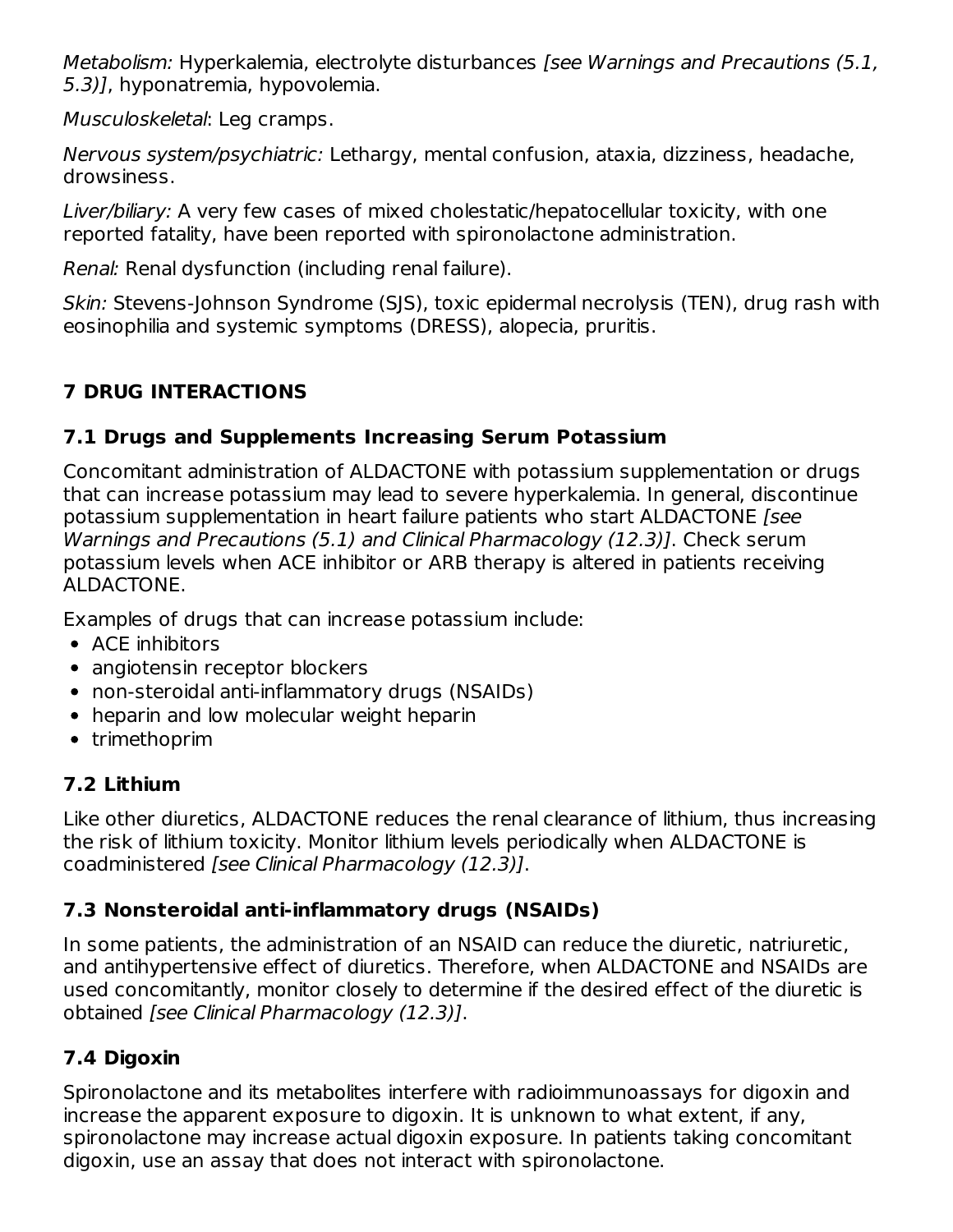### **7.5 Cholestyramine**

Hyperkalemic metabolic acidosis has been reported in patients given ALDACTONE concurrently with cholestyramine.

# **7.6 Acetylsalicylic Acid**

Acetylsalicylic acid may reduce the efficacy of spironolactone. Therefore, when ALDACTONE and acetylsalicylic acid are used concomitantly, ALDACTONE may need to be titrated to higher maintenance dose and the patient should be observed closely to determine if the desired effect is obtained [see Clinical Pharmacology (12.3)].

# **8 USE IN SPECIFIC POPULATIONS**

# **8.1 Pregnancy**

# **Risk Summary**

Based on mechanism of action and findings in animal studies, spironolactone may affect sex differentiation of the male during embryogenesis (see Data). Rat embryofetal studies report feminization of male fetuses and endocrine dysfunction in females exposed to spironolactone in utero. Limited available data from published case reports and case series did not demonstrate an association of major malformations or other adverse pregnancy outcomes with spironolactone. There are risks to the mother and fetus associated with heart failure, cirrhosis and poorly controlled hypertension during pregnancy (see Clinical Considerations). Because of the potential risk to the male fetus due to anti-androgenic properties of spironolactone and animal data, avoid spironolactone in pregnant women or advise a pregnant woman of the potential risk to a male fetus.

The estimated background risk of major birth defects and miscarriage for the indicated population is unknown. All pregnancies have a background risk of birth defect, loss or other adverse outcomes. In the U.S. general population, the estimated background risk of major birth defects and miscarriage in clinically recognized pregnancies is 2%–4% and 15%–20%, respectively.

### Clinical Considerations

### Disease-Associated Maternal and/or Embryo/Fetal Risk

Pregnant women with congestive heart failure are at increased risk for preterm birth. Stroke volume and heart rate increase during pregnancy, increasing cardiac output, especially during the first trimester. Clinical classification of heart disease may worsen with pregnancy and lead to maternal death. Closely monitor pregnant patients for destabilization of their heart failure.

Pregnant women with symptomatic cirrhosis generally have poor outcomes including hepatic failure, variceal hemorrhage, preterm delivery, fetal growth restriction and maternal death. Outcomes are worse with coexisting esophageal varices. Pregnant women with cirrhosis of the liver should be carefully monitored and managed accordingly.

Hypertension in pregnancy increases the maternal risk for pre-eclampsia, gestational diabetes, premature delivery, and delivery complications (e.g., need for cesarean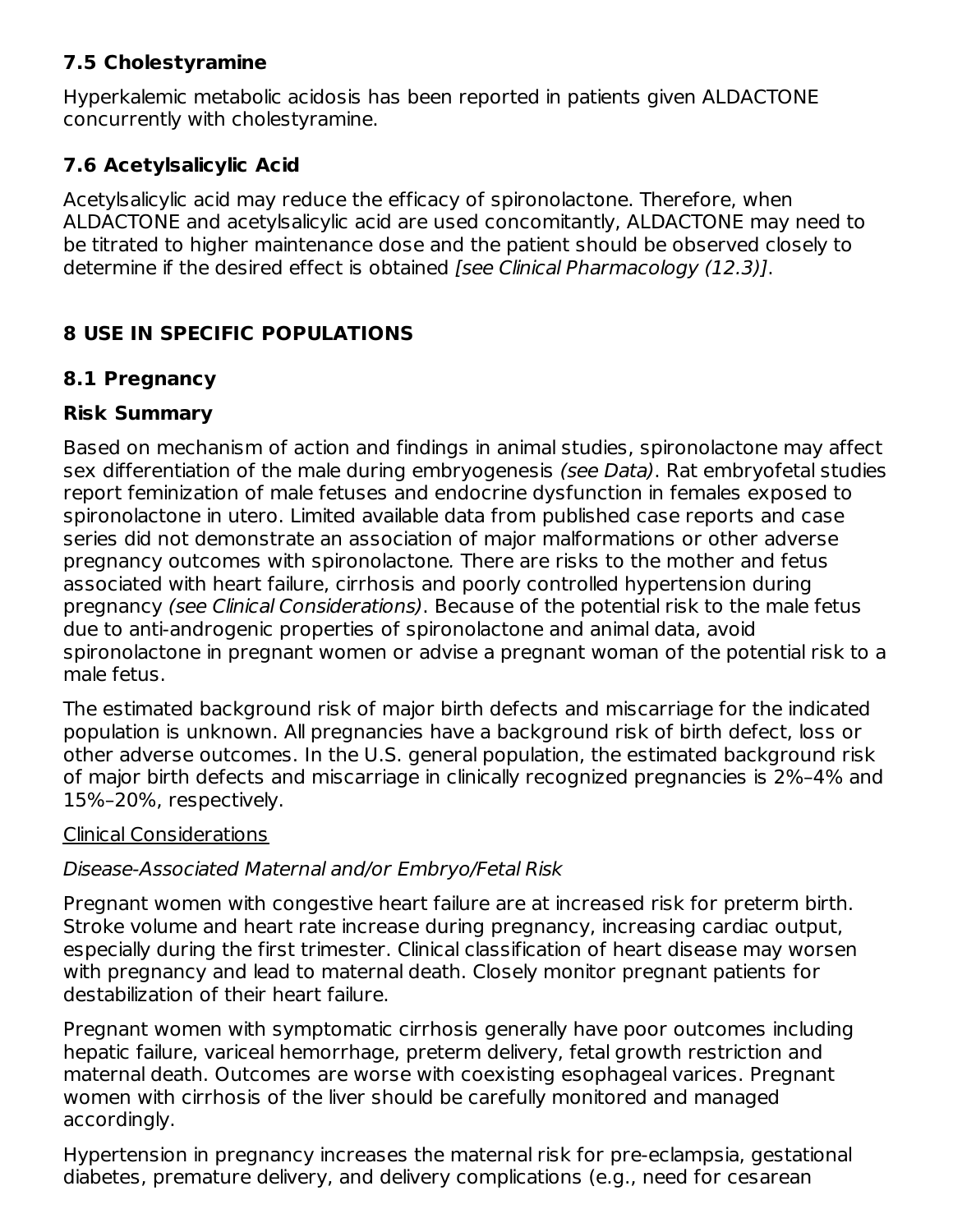section, and post-partum hemorrhage). Hypertension increases the fetal risk for intrauterine growth restriction and intrauterine death.

# **Data**

## Animal Data

Teratology studies with ALDACTONE have been carried out in mice and rabbits at doses of up to 20 mg/kg/day. On a body surface area basis, this dose in the mouse is substantially below the maximum recommended human dose and, in the rabbit, approximates the maximum recommended human dose. No teratogenic or other embryotoxic effects were observed in mice, but the 20 mg/kg dose caused an increased rate of resorption and a lower number of live fetuses in rabbits. Because of its antiandrogenic activity and the requirement of testosterone for male morphogenesis, ALDACTONE may have the potential for adversely affecting sex differentiation of the male during embryogenesis. When administered to rats at 200 mg/kg/day between gestation days 13 and 21 (late embryogenesis and fetal development), feminization of male fetuses was observed. Offspring exposed during late pregnancy to 50 and 100 mg/kg/day doses of ALDACTONE exhibited changes in the reproductive tract including dose-dependent decreases in weights of the ventral prostate and seminal vesicle in males, ovaries and uteri that were enlarged in females, and other indications of endocrine dysfunction, that persisted into adulthood. ALDACTONE has known endocrine effects in animals including progestational and antiandrogenic effects.

# **8.2 Lactation**

# **Risk Summary**

Spironolactone is not present in breastmilk; however, limited data from a lactating woman at 17 days postpartum reports the presence of the active metabolite, canrenone, in human breast milk in low amounts that are expected to be clinically inconsequential. In this case, there were no adverse effects reported for the breastfed infant after short term exposure to spironolactone; however, long term effects on a breastfed infant are unknown. There are no data on spironolactone effects on milk production. Consider the developmental and health benefits of breastfeeding along with the mother's clinical need for spironolactone and any potential adverse effects on the breastfed child from spironolactone or from the underlying maternal condition.

# **8.4 Pediatric Use**

Safety and effectiveness in pediatric patients have not been established.

# **8.5 Geriatric Use**

ALDACTONE is substantially excreted by the kidney, and the risk of adverse reactions to this drug may be greater in patients with impaired renal function. Because elderly patients are more likely to have decreased renal function, monitor renal function.

# **8.6 Use in Renal Impairment**

ALDACTONE is substantially excreted by the kidney, and the risk of adverse reactions to this drug may be greater in patients with impaired renal function. Patients with renal impairment are at increased risk of hyperkalemia. Monitor potassium closely.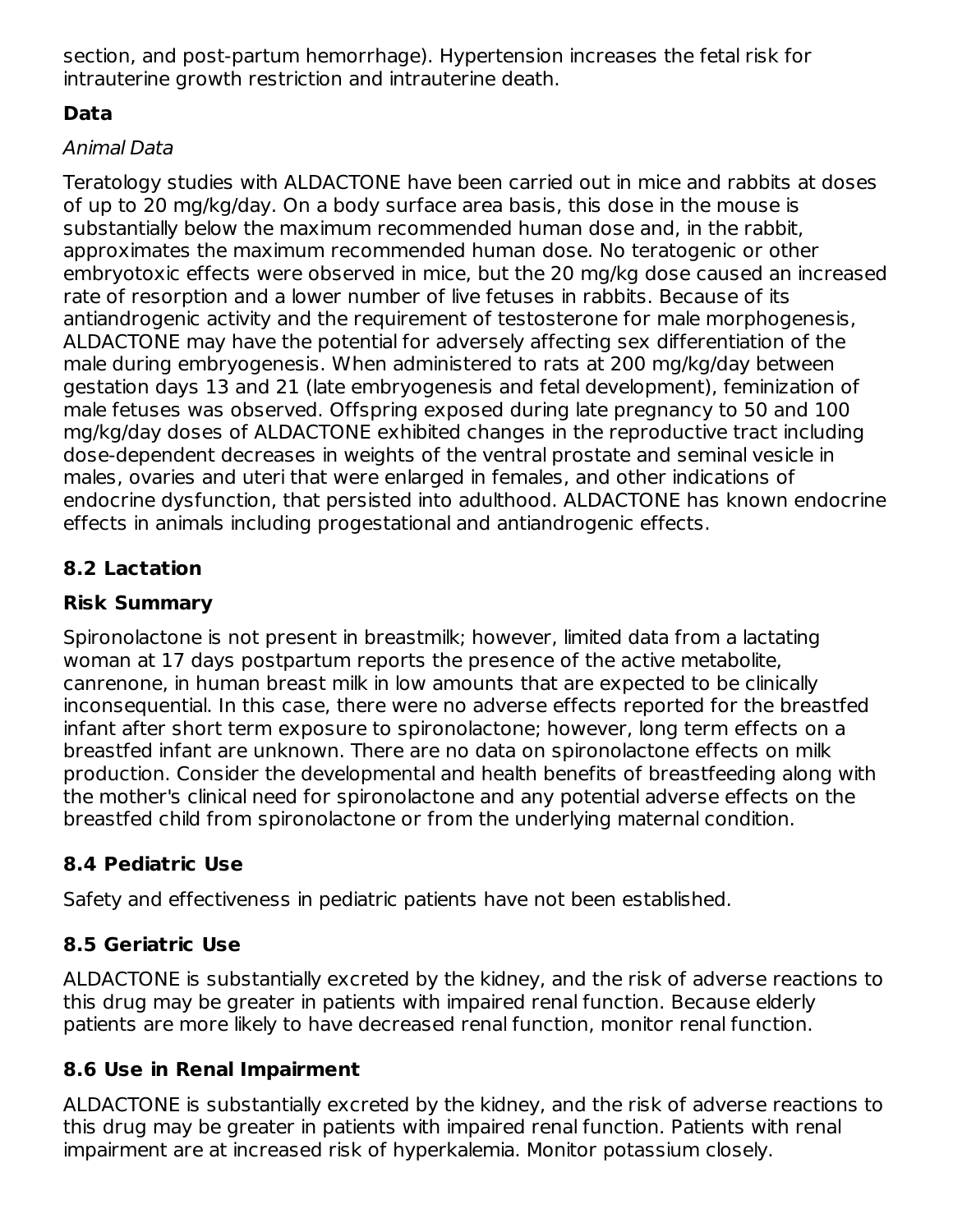## **8.7 Use in Hepatic Impairment**

ALDACTONE can cause sudden alterations of fluid and electrolyte balance which may precipitate impaired neurological function, worsening hepatic encephalopathy and coma in patients with hepatic disease with cirrhosis and ascites. In these patients, initiate ALDACTONE in the hospital [see Dosage and Administration (2.4) and Clinical Pharmacology (12.3)].

Clearance of spironolactone and its metabolites is reduced in patients with cirrhosis. In patients with cirrhosis, start with lowest initial dose and titrate slowly [see Dosage and Administration (2.4) and Clinical Pharmacology (12.3)].

## **10 OVERDOSAGE**

The oral  $\mathsf{LD}_{50}$  of ALDACTONE is greater than  $1000$  mg/kg in mice, rats, and rabbits.

Acute overdosage of ALDACTONE may be manifested by drowsiness, mental confusion, maculopapular or erythematous rash, nausea, vomiting, dizziness, or diarrhea. Rarely, instances of hyponatremia, hyperkalemia, or hepatic coma may occur in patients with severe liver disease, but these are unlikely due to acute overdosage. Hyperkalemia may occur, especially in patients with impaired renal function.

**Treatment:** Induce vomiting or evacuate the stomach by lavage. There is no specific antidote. Treatment is supportive to maintain hydration, electrolyte balance, and vital functions. Patients who have renal impairment may develop hyperkalemia. In such cases, discontinue ALDACTONE.

# **11 DESCRIPTION**

ALDACTONE oral tablets contain 25 mg, 50 mg, or 100 mg of the aldosterone antagonist spironolactone, 17-hydroxy-7α-mercapto-3-oxo-17α-pregn-4-ene-21 carboxylic acid γ-lactone acetate, which has the following structural formula:



Spironolactone is practically insoluble in water, soluble in alcohol, and freely soluble in benzene and in chloroform.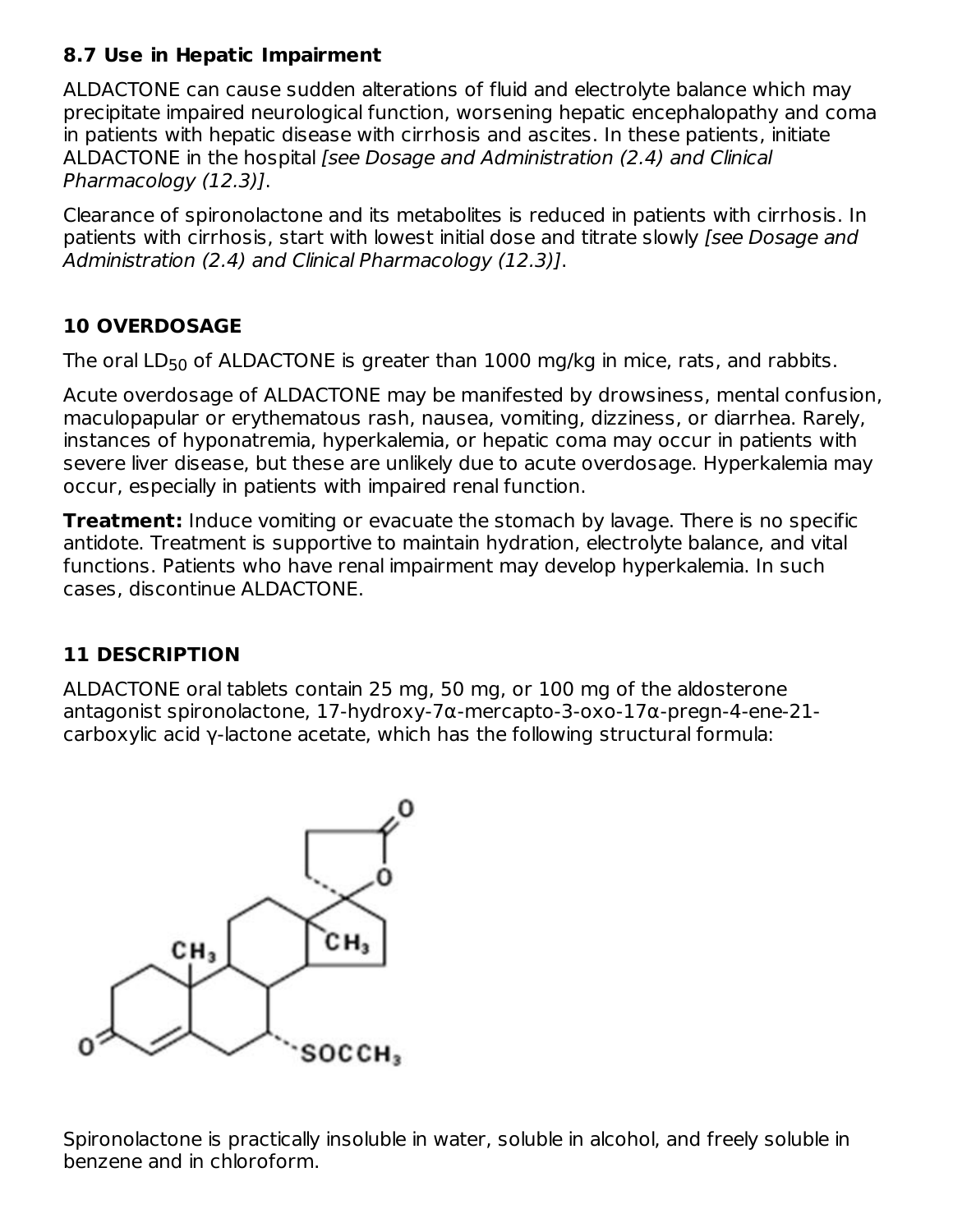Inactive ingredients include calcium sulfate, corn starch, flavor, hypromellose, iron oxide, magnesium stearate, polyethylene glycol, povidone, and titanium dioxide.

# **12 CLINICAL PHARMACOLOGY**

## **12.1 Mechanism of Action**

Spironolactone and its active metabolites are specific pharmacologic antagonists of aldosterone, acting primarily through competitive binding of receptors at the aldosterone-dependent sodium-potassium exchange site in the distal convoluted renal tubule. Spironolactone causes increased amounts of sodium and water to be excreted, while potassium is retained. Spironolactone acts both as a diuretic and as an antihypertensive drug by this mechanism. It may be given alone or with other diuretic agents that act more proximally in the renal tubule.

### **12.2 Pharmacodynamics**

Aldosterone antagonist activity: Increased levels of the mineralocorticoid, aldosterone, are present in primary and secondary hyperaldosteronism. Edematous states in which secondary aldosteronism is usually involved include congestive heart failure, hepatic cirrhosis, and nephrotic syndrome. By competing with aldosterone for receptor sites, spironolactone provides effective therapy for the edema and ascites in those conditions. Spironolactone counteracts secondary aldosteronism induced by the volume depletion and associated sodium loss caused by active diuretic therapy.

### **12.3 Pharmacokinetics**

### Absorption

The mean time to reach peak plasma concentration of spironolactone and the active metabolite, canrenone, in healthy volunteers is 2.6 and 4.3 hours, respectively.

Effect of food: Food increased the bioavailability of spironolactone (as measured by AUC) by approximately 95.4%. Patients should establish a routine pattern for taking ALDACTONE with regard to meals [see Dosage and Administration (2.1)].

### **Distribution**

Spironolactone and its metabolites are more than 90% bound to plasma proteins.

### **Elimination**

The mean half-life of spironolactone is 1.4 hour.The mean half-life values of its metabolites including canrenone, 7-α-(thiomethyl) spirolactone (TMS), and 6-β-hydroxy- $7-\alpha$ -(thiomethyl) spirolactone (HTMS) are 16.5, 13.8, and 15 hours, respectively.

Metabolism: Spironolactone is rapidly and extensively metabolized. Metabolites can be divided into two main categories: those in which sulfur of the parent molecule is removed (e.g., canrenone) and those in which the sulfur is retained (e.g., TMS and HTMS). In humans, the potencies of TMS and 7-α-thiospirolactone in reversing the effects of the synthetic mineralocorticoid, fludrocortisone, on urinary electrolyte composition were approximately a third relative to spironolactone. However, since the serum concentrations of these steroids were not determined, their incomplete absorption and/or first-pass metabolism could not be ruled out as a reason for their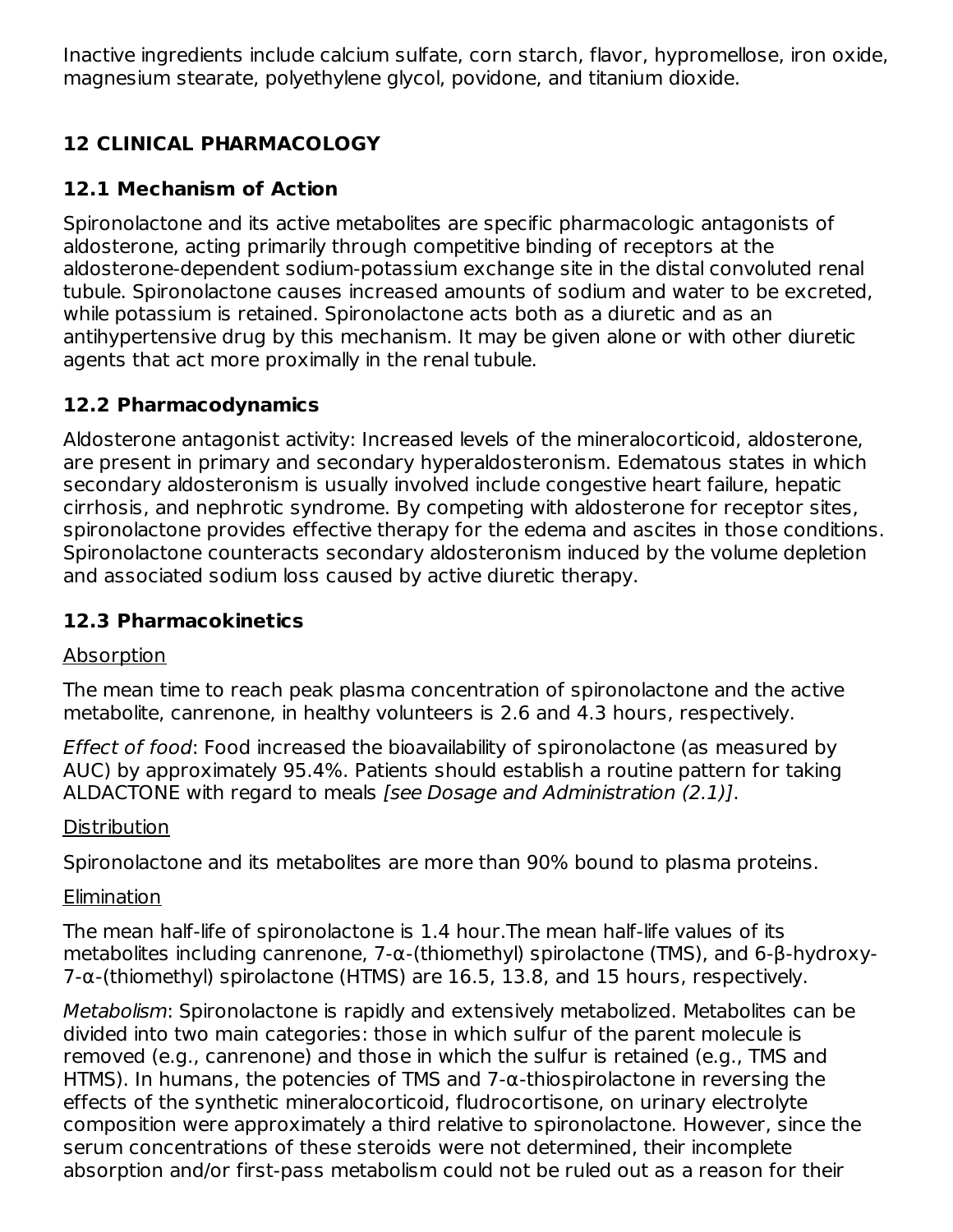reduced in vivo activities.

Excretion: The metabolites are excreted primarily in the urine and secondarily in bile.

#### Specific Populations

The impact of age, sex, race/ethnicity, and renal impairment on the pharmacokinetics of spironolactone have not been specifically studied.

Patients with Hepatic Impairment: The terminal half-life of spironolactone has been reported to be increased in patients with cirrhotic ascites [see Use in Specific Populations (8.7)].

#### Drug Interaction Studies:

Drugs and Supplements Increasing Serum Potassium: Concomitant administration of ALDACTONE with potassium supplementation, salt substitutes containing potassium, a diet rich in potassium, or drugs that can increase potassium, including ACE inhibitors, angiotensin II antagonists, non-steroidal anti-inflammatory drugs (NSAIDs), heparin and low molecular weight heparin, may lead to severe hyperkalemia [see Warnings and Precautions (5.1)and Drug Interactions (7.1)].

Lithium: ALDACTONE reduces the renal clearance of lithium, inducing a high risk of lithium toxicity [see Drug Interactions (7.2)].

Nonsteroidal Anti-Inflammatory Drugs (NSAIDs): In some patients, the administration of an NSAID can reduce the diuretic, natriuretic, and antihypertensive effect of loop, potassium-sparing, and thiazide diuretics [see Drug Interactions (7.3)].

Acetylsalicylic acid: A single dose of 600 mg of acetylsalicylic acid inhibited the natriuretic effect of spironolactone, which was hypothesized be due to inhibition of tubular secretion of canrenone, causing decreased effectiveness of spironolactone [see Drug] Interactions (7.6)].

# **13 NONCLINICAL TOXICOLOGY**

# **13.1 Carcinogenesis, Mutagenesis, Impairment of Fertility**

#### Carcinogenesis

Orally administered ALDACTONE has been shown to be a tumorigen in dietary administration studies performed in rats, with its proliferative effects manifested on endocrine organs and the liver. In an 18-month study using doses of about 50, 150, and 500 mg/kg/day, there were statistically significant increases in benign adenomas of the thyroid and testes and, in male rats, a dose-related increase in proliferative changes in the liver (including hepatocytomegaly and hyperplastic nodules). In a 24-month study in which the same strain of rat was administered doses of about 10, 30, and 100 mg ALDACTONE/kg/day, the range of proliferative effects included significant increases in hepatocellular adenomas and testicular interstitial cell tumors in males, and significant increases in thyroid follicular cell adenomas and carcinomas in both sexes. There was also a statistically significant, but not dose-related, increase in benign uterine endometrial stromal polyps in females. No increased tumors were seen at doses of 100 mg/kg/day. This dose represents about 5× the human recommended daily dose of 200 mg/day, when based on body surface area.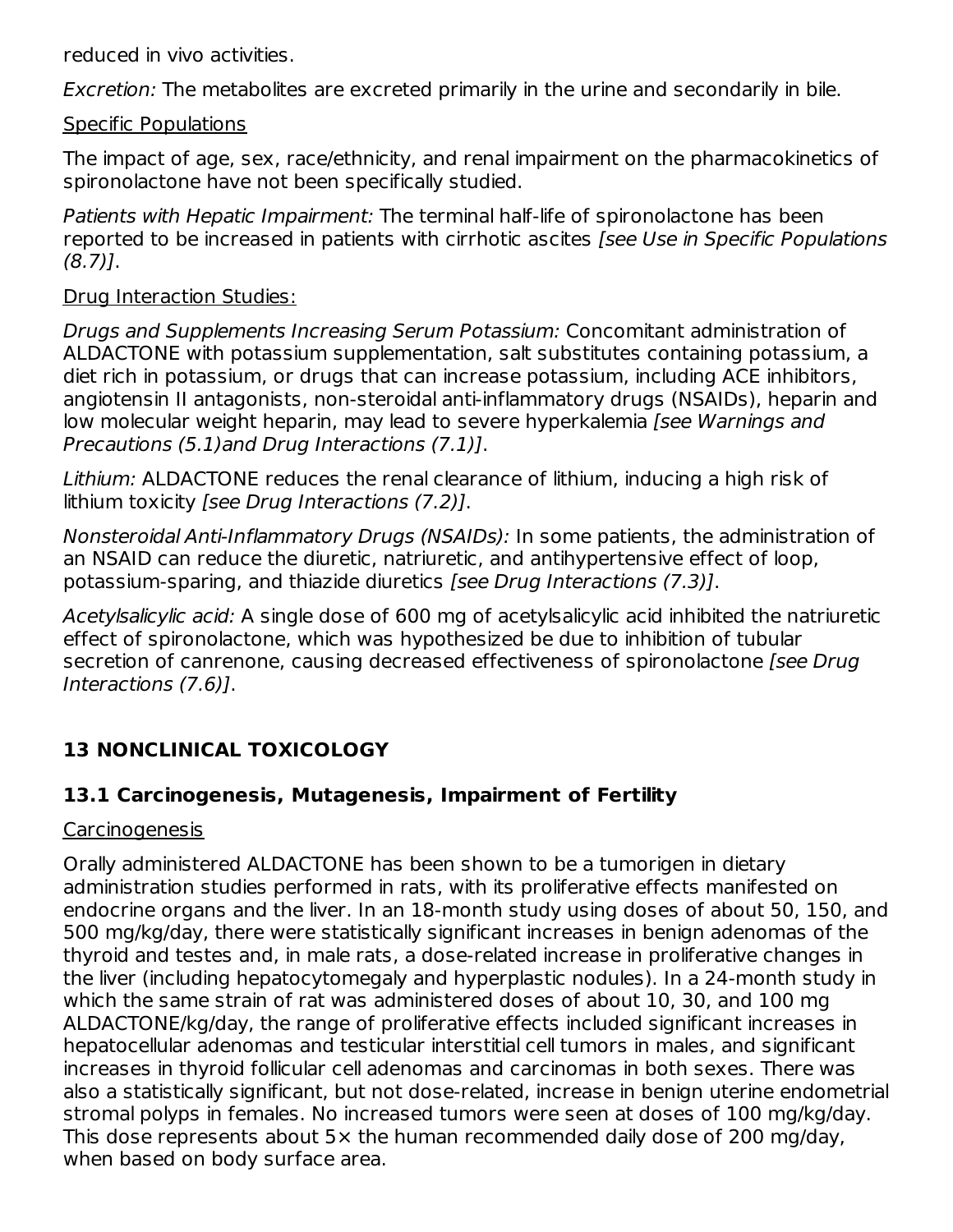#### **Mutagenesis**

Neither ALDACTONE nor potassium canrenoate produced mutagenic effects in tests using bacteria or yeast. In the absence of metabolic activation, neither ALDACTONE nor potassium canrenoate has been shown to be mutagenic in mammalian tests in vitro. In the presence of metabolic activation, ALDACTONE has been reported to be negative in some mammalian mutagenicity tests in vitro and inconclusive (but slightly positive) for mutagenicity in other mammalian tests in vitro. In the presence of metabolic activation, potassium canrenoate has been reported to test positive for mutagenicity in some mammalian tests in vitro, inconclusive in others, and negative in still others.

#### Impairment of Fertility

In a three-litter reproduction study in which female rats received dietary doses of 15 and 50 mg ALDACTONE/kg/day, there were no effects on mating and fertility, but there was a small increase in incidence of stillborn pups at 50 mg/kg/day. When injected into female rats (100 mg/kg/day for 7 days, i.p.), ALDACTONE was found to increase the length of the estrous cycle by prolonging diestrus during treatment and inducing constant diestrus during a two-week post-treatment observation period. These effects were associated with retarded ovarian follicle development and a reduction in circulating estrogen levels, which would be expected to impair mating, fertility, and fecundity. ALDACTONE (100 mg/kg/day), administered i.p. to female mice during a two-week cohabitation period with untreated males, decreased the number of mated mice that conceived (effect shown to be caused by an inhibition of ovulation) and decreased the number of implanted embryos in those that became pregnant (effect shown to be caused by an inhibition of implantation), and at 200 mg/kg, also increased the latency period to mating.

# **14 CLINICAL STUDIES**

### **14.1 Heart Failure**

The Randomized Aldactone Evaluation Study (RALES) was a placebo controlled, doubleblind study of the effect of spironolactone on mortality in patients with highly symptomatic heart failure and reduced ejection fraction. To be eligible to participate patients had to have an ejection fraction of  $\leq$  35%, NYHA class III-IV symptoms, and a history of NYHA class IV symptoms within the last 6 months before enrollment. Patients with a baseline serum creatinine of  $>2.5$  mg/dL or a recent increase of 25% or with a baseline serum potassium of >5.0 mEq/L were excluded.

Follow-up visits and laboratory measurements (including serum potassium and creatinine) were performed every four weeks for the first 12 weeks, then every 3 months for the first year, and then every 6 months thereafter.

The initial dose of spironolactone was 25 mg once daily. Patients who were intolerant of the initial dosage regimen had their dose decreased to one 25 mg tablet every other day at one to four weeks. Patients who were tolerant of one tablet daily at 8 weeks may have had their dose increased to 50 mg daily at the discretion of the investigator. The mean daily dose at study end for patients randomized to spironolactone was 26 mg.

1663 patients were randomized 1:1 to spironolactone or placebo. 87% of patients were white, 7% black, 2% Asian. 73% were male and median age was 67. The median ejection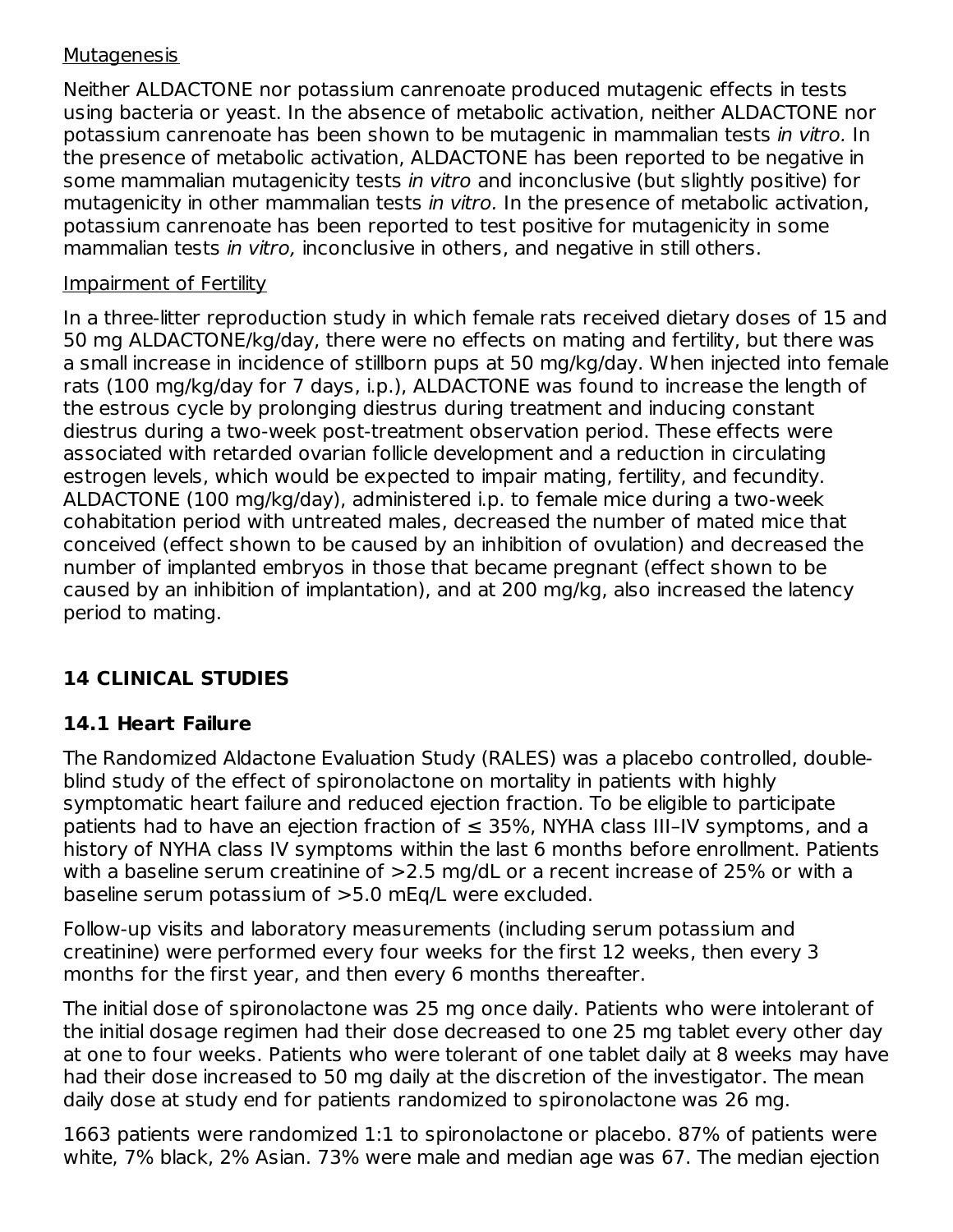fraction was 26%. 70% were NYHA class III and 29% class IV. The etiology of heart failure was ischemic in 55%, and non-ischemic in 45%. There was a history of myocardial infarction in 28%, of hypertension in 24%, and of diabetes in 22%. The median baseline serum creatinine was 1.2 mg/dL and the median baseline creatinine clearance was 57 mL/min.

At baseline 100% of patients were taking loop diuretic and 95% were taking an ACE inhibitor. Other medications used at any time during the study included digoxin (78%), anticoagulants (58%), aspirin (43%), and beta-blockers (15%).

The primary endpoint for RALES was time to all-cause mortality. RALES was terminated early because of significant mortality benefit demonstrated during a planned interim analysis. Compared to placebo, spironolactone reduced the risk of death by 30% (p<0.001; 95% confidence interval 18% to 40%). Spironolactone also reduced the risk of hospitalization for cardiac causes (defined as worsening heart failure, angina, ventricular arrhythmias, or myocardial infarction) by 30% (p <0.001; 95% confidence interval 18% to 41%).

The survival curves by treatment group are shown in Figure 1.



**Figure 1. Survival by Treatment Group in RALES**

Mortality hazard ratios for some subgroups are shown in Figure 2. The favorable effect of spironolactone on mortality appeared similar for both genders and all age groups except patients younger than 55. There were too few non-whites in RALES to evaluate if the effects differ by race. Spironolactone's benefit appeared greater in patients with low baseline serum potassium levels and less in patients with ejection fractions <0.2. These subgroup analyses must be interpreted cautiously.

### **Figure 2. Hazard Ratios of All-Cause Mortality by Subgroup in RALES**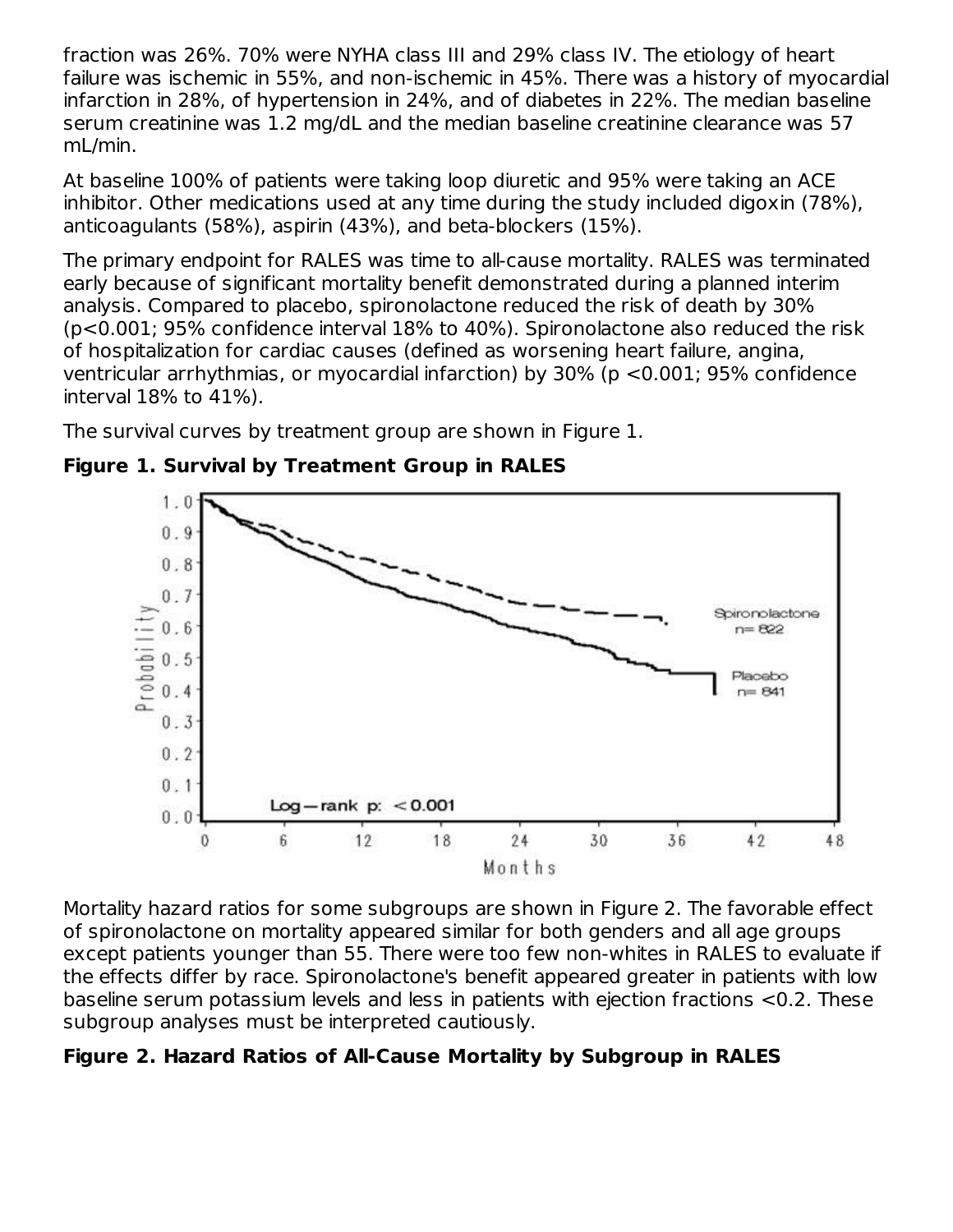

Figure 2: The size of each box is proportional to the sample size as well as the event rate. LVEF denotes left ventricular ejection fraction, Ser Creatinine denotes serum creatinine, Cr Clearance denotes creatinine clearance, and ACEI denotes angiotensinconverting enzyme inhibitor.

### **14.2 Hypertension**

The dose response of spironolactone for hypertension has not been well characterized. In patients with hypertension, decreases in systolic blood pressure have been observed at doses ranging from 25 to 100 mg/day. Doses greater than 100 mg/day generally do not provide additional reductions in blood pressure [see Dosage and Administration  $(2.3)$ ].

### **16 HOW SUPPLIED/STORAGE AND HANDLING**

ALDACTONE 25 mg tablets are round, light yellow, film-coated, with SEARLE and 1001 debossed on one side and ALDACTONE and 25 on the other side, supplied as:

NDC Number Size 0025-1001-31 bottle of 100

ALDACTONE 50 mg tablets are oval, light orange, scored, film-coated, with SEARLE and 1041 debossed on the scored side and ALDACTONE and 50 on the other side, supplied as: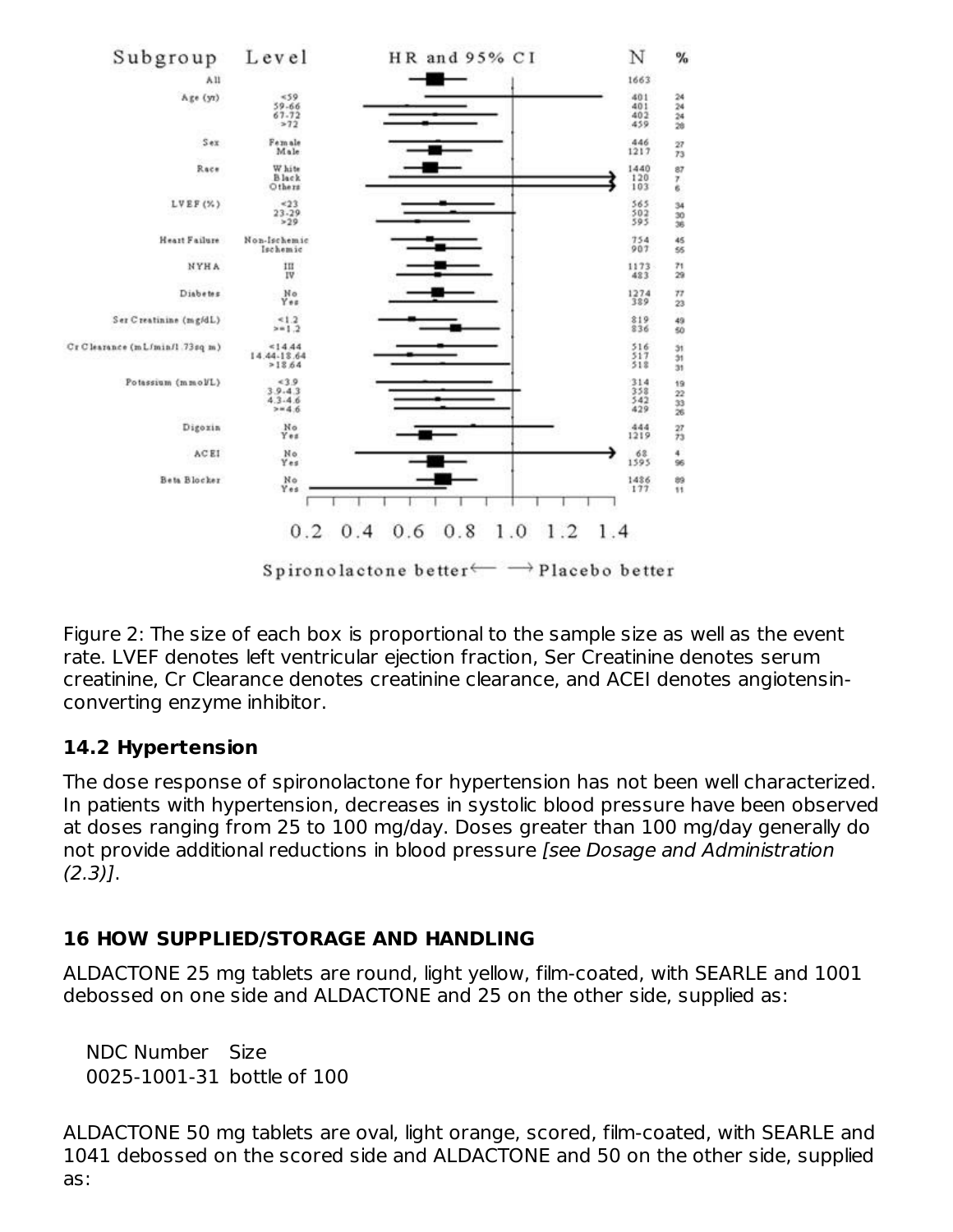NDC Number Size 0025-1041-31 bottle of 100

ALDACTONE 100 mg tablets are round, peach-colored, scored, film-coated, with SEARLE and 1031 debossed on the scored side and ALDACTONE and 100 on the other side, supplied as:

NDC Number Size 0025-1031-31 bottle of 100

Store below 77°F (25°C).

### **17 PATIENT COUNSELING INFORMATION**

Patients who receive ALDACTONE should be advised to avoid potassium supplements and foods containing high levels of potassium, including salt substitutes.

This product's label may have been updated. For current full prescribing information, please visit www.pfizer.com.



LAB-0231-15.0

#### **PRINCIPAL DISPLAY PANEL - 25 mg Tablet Bottle Label**

Pfizer

NDC 0025-1001-31

Aldactone® spironolactone tablets, USP

25 mg

100 Tablets Rx only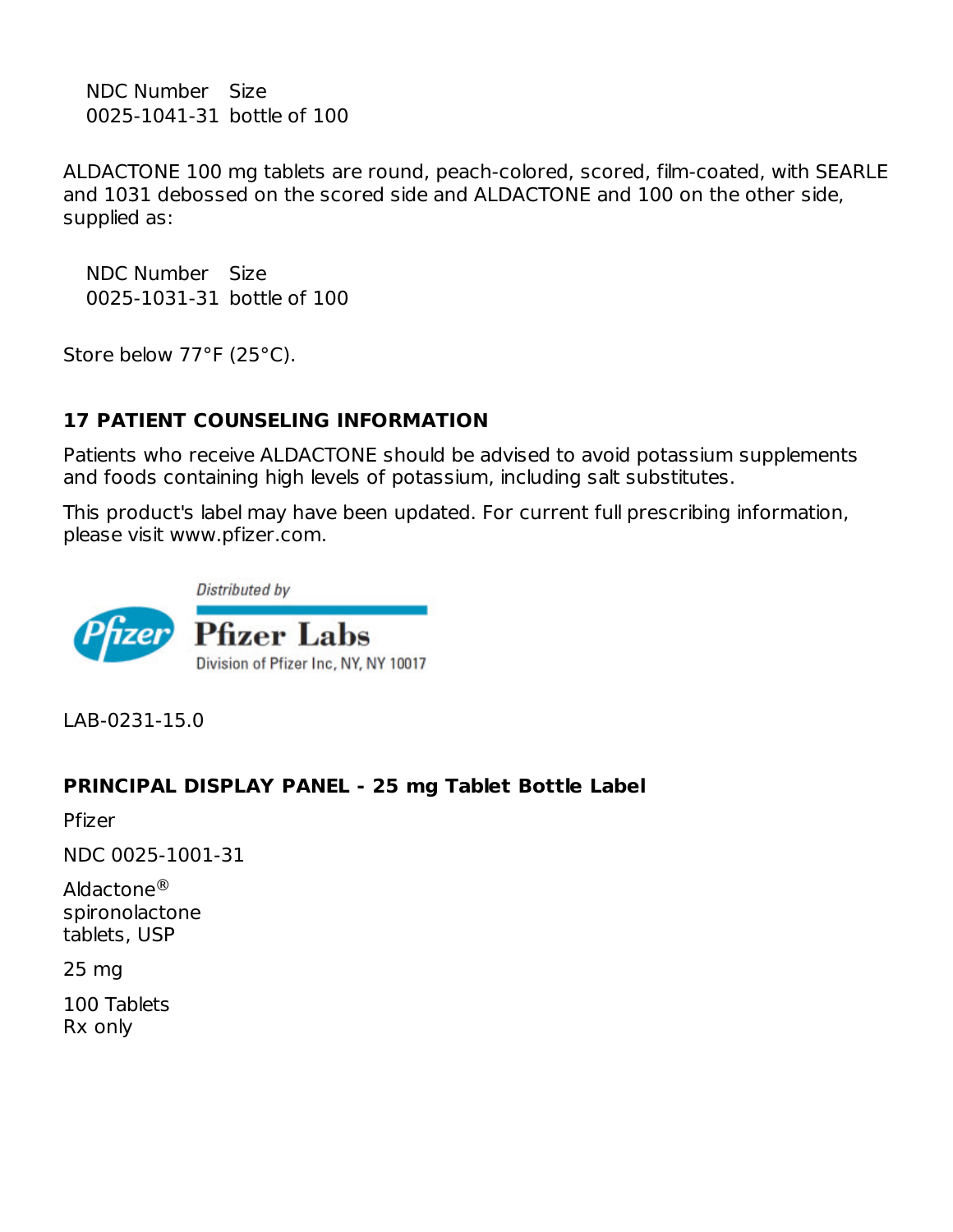

### **PRINCIPAL DISPLAY PANEL - 50 mg Tablet Bottle Label**

Pfizer

NDC 0025-1041-31

Aldactone® spironolactone tablets, USP

50 mg

100 Tablets Rx only



# **PRINCIPAL DISPLAY PANEL - 100 mg Tablet Bottle Label**

Pfizer

NDC 0025-1031-31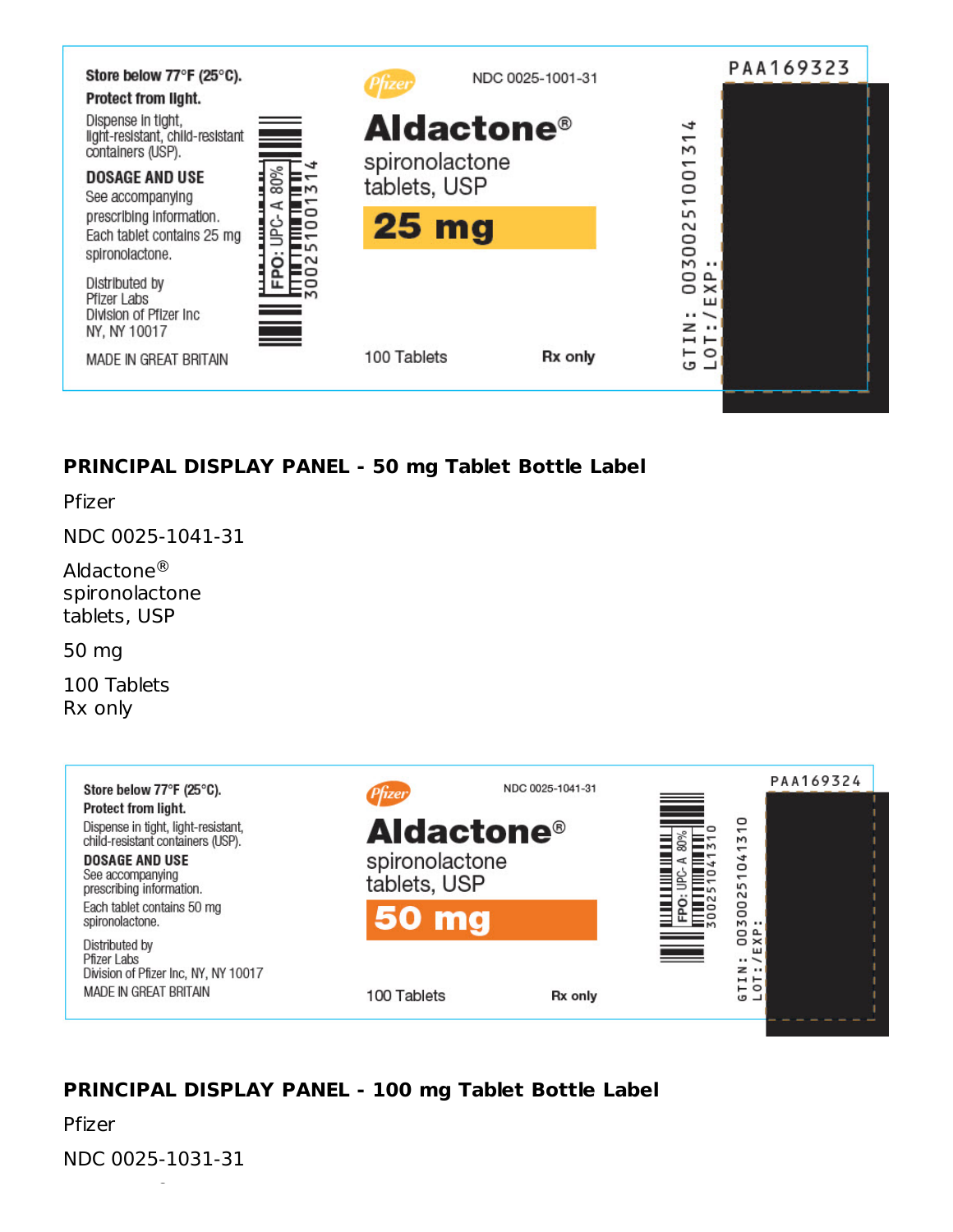Aldactone® spironolactone tablets, USP

100 mg

100 Tablets Rx only



| <b>ALDACTONE</b><br>spironolactone tablet, film coated               |                                              |                           |                                   |  |                  |  |  |  |
|----------------------------------------------------------------------|----------------------------------------------|---------------------------|-----------------------------------|--|------------------|--|--|--|
|                                                                      |                                              |                           |                                   |  |                  |  |  |  |
| <b>Product Information</b>                                           |                                              |                           |                                   |  |                  |  |  |  |
| <b>Product Type</b>                                                  | HUMAN PRESCRIPTION DRUG                      | <b>Item Code (Source)</b> |                                   |  | NDC:0025-1001    |  |  |  |
| <b>Route of Administration</b>                                       | ORAL                                         |                           |                                   |  |                  |  |  |  |
|                                                                      |                                              |                           |                                   |  |                  |  |  |  |
|                                                                      |                                              |                           |                                   |  |                  |  |  |  |
| <b>Active Ingredient/Active Moiety</b>                               |                                              |                           |                                   |  |                  |  |  |  |
|                                                                      | <b>Ingredient Name</b>                       |                           | <b>Basis of Strength Strength</b> |  |                  |  |  |  |
| SPIRONOLACTONE (UNII: 2707W4T232) (SPIRONOLACTONE - UNII:2707W4T232) |                                              |                           | <b>SPIRONOLACTONE</b>             |  | 25 <sub>mg</sub> |  |  |  |
|                                                                      |                                              |                           |                                   |  |                  |  |  |  |
|                                                                      |                                              |                           |                                   |  |                  |  |  |  |
| <b>Inactive Ingredients</b>                                          |                                              |                           |                                   |  |                  |  |  |  |
|                                                                      |                                              | <b>Strength</b>           |                                   |  |                  |  |  |  |
| <b>STARCH, CORN (UNII: O8232NY3SJ)</b>                               |                                              |                           |                                   |  |                  |  |  |  |
| <b>FERRIC OXIDE RED (UNII: 1K09F3G675)</b>                           |                                              |                           |                                   |  |                  |  |  |  |
|                                                                      | <b>MAGNESIUM STEARATE (UNII: 70097M6I30)</b> |                           |                                   |  |                  |  |  |  |
| POVIDONE, UNSPECIFIED (UNII: FZ989GH94E)                             |                                              |                           |                                   |  |                  |  |  |  |
| <b>TITANIUM DIOXIDE (UNII: 15FIX9V2JP)</b>                           |                                              |                           |                                   |  |                  |  |  |  |
| HYPROMELLOSE 2910 (15000 MPA.S) (UNII: 288VBX44JC)                   |                                              |                           |                                   |  |                  |  |  |  |
| <b>CALCIUM SULFATE DIHYDRATE (UNII: 4846Q921YM)</b>                  |                                              |                           |                                   |  |                  |  |  |  |
| <b>PEPPERMINT</b> (UNII: V95R5KMY2B)                                 |                                              |                           |                                   |  |                  |  |  |  |
| POLYETHYLENE GLYCOL 400 (UNII: B697894SGQ)                           |                                              |                           |                                   |  |                  |  |  |  |
| <b>CARNAUBA WAX (UNII: R12CBM0EIZ)</b>                               |                                              |                           |                                   |  |                  |  |  |  |
|                                                                      |                                              |                           |                                   |  |                  |  |  |  |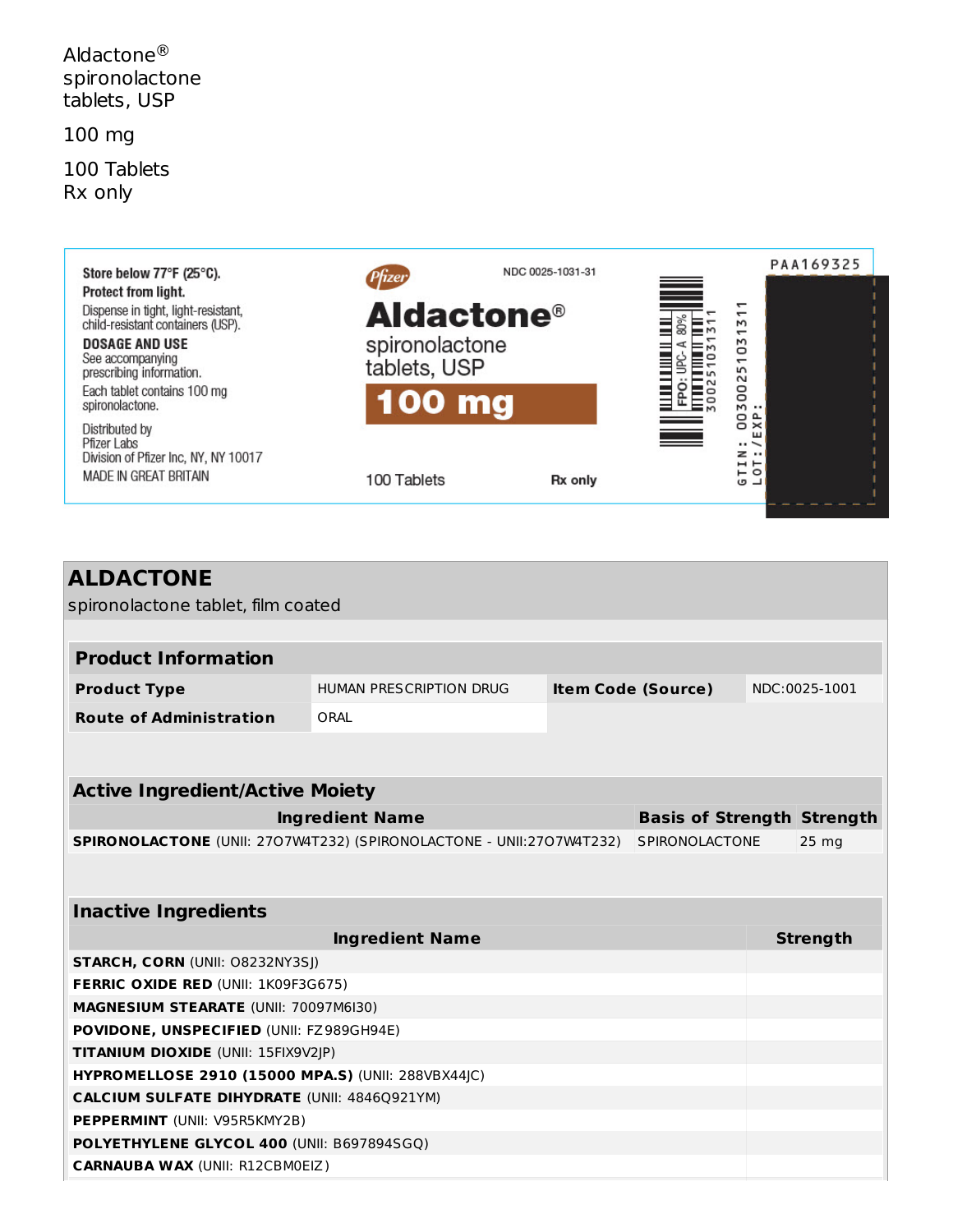|                                        |                                            | <b>STEARIC ACID (UNII: 4ELV7Z65AP)</b>                    |                                                                                                |                                        |                 |                           |                                   |                      |  |
|----------------------------------------|--------------------------------------------|-----------------------------------------------------------|------------------------------------------------------------------------------------------------|----------------------------------------|-----------------|---------------------------|-----------------------------------|----------------------|--|
|                                        |                                            |                                                           |                                                                                                |                                        |                 |                           |                                   |                      |  |
|                                        |                                            |                                                           |                                                                                                |                                        |                 |                           |                                   |                      |  |
|                                        |                                            | <b>Product Characteristics</b>                            |                                                                                                |                                        |                 |                           |                                   |                      |  |
|                                        | Color                                      | YELLOW (light yellow)                                     |                                                                                                | <b>Score</b>                           | no score        |                           |                                   |                      |  |
|                                        | <b>Shape</b>                               | <b>ROUND</b>                                              |                                                                                                | <b>Size</b>                            | 9 <sub>mm</sub> |                           |                                   |                      |  |
|                                        | Flavor                                     |                                                           |                                                                                                | <b>Imprint Code</b>                    |                 | SEARLE;1001;ALDACTONE;25  |                                   |                      |  |
|                                        | <b>Contains</b>                            |                                                           |                                                                                                |                                        |                 |                           |                                   |                      |  |
|                                        |                                            |                                                           |                                                                                                |                                        |                 |                           |                                   |                      |  |
|                                        |                                            |                                                           |                                                                                                |                                        |                 |                           |                                   |                      |  |
|                                        | <b>Packaging</b>                           |                                                           |                                                                                                |                                        |                 |                           |                                   |                      |  |
|                                        | <b>Item Code</b>                           |                                                           |                                                                                                |                                        |                 | <b>Marketing Start</b>    |                                   | <b>Marketing End</b> |  |
| #                                      |                                            |                                                           | <b>Package Description</b>                                                                     |                                        |                 | <b>Date</b>               |                                   | <b>Date</b>          |  |
| 1                                      |                                            | NDC:0025-1001- 100 in 1 BOTTLE; Type 0: Not a Combination |                                                                                                |                                        | 01/21/1960      |                           |                                   |                      |  |
|                                        | 31                                         | Product                                                   |                                                                                                |                                        |                 |                           |                                   |                      |  |
|                                        |                                            |                                                           |                                                                                                |                                        |                 |                           |                                   |                      |  |
|                                        |                                            |                                                           |                                                                                                |                                        |                 |                           |                                   |                      |  |
|                                        |                                            | <b>Marketing Information</b>                              |                                                                                                |                                        |                 |                           |                                   |                      |  |
|                                        | <b>Marketing</b>                           |                                                           |                                                                                                | <b>Application Number or Monograph</b> |                 | <b>Marketing Start</b>    |                                   | <b>Marketing End</b> |  |
|                                        | <b>Category</b>                            |                                                           | <b>Citation</b>                                                                                |                                        |                 | Date                      |                                   | Date                 |  |
| <b>NDA</b>                             |                                            | NDA012151                                                 |                                                                                                |                                        | 01/21/1960      |                           |                                   |                      |  |
|                                        |                                            |                                                           |                                                                                                |                                        |                 |                           |                                   |                      |  |
|                                        |                                            |                                                           |                                                                                                |                                        |                 |                           |                                   |                      |  |
|                                        | <b>ALDACTONE</b>                           |                                                           |                                                                                                |                                        |                 |                           |                                   |                      |  |
|                                        |                                            | spironolactone tablet, film coated                        |                                                                                                |                                        |                 |                           |                                   |                      |  |
|                                        |                                            |                                                           |                                                                                                |                                        |                 |                           |                                   |                      |  |
|                                        |                                            |                                                           |                                                                                                |                                        |                 |                           |                                   |                      |  |
|                                        | <b>Product Information</b>                 |                                                           |                                                                                                |                                        |                 |                           |                                   |                      |  |
|                                        | <b>Product Type</b>                        |                                                           | <b>HUMAN PRESCRIPTION DRUG</b>                                                                 |                                        |                 | <b>Item Code (Source)</b> |                                   | NDC:0025-1041        |  |
|                                        | <b>Route of Administration</b>             |                                                           | ORAL                                                                                           |                                        |                 |                           |                                   |                      |  |
|                                        |                                            |                                                           |                                                                                                |                                        |                 |                           |                                   |                      |  |
|                                        |                                            |                                                           |                                                                                                |                                        |                 |                           |                                   |                      |  |
|                                        |                                            | <b>Active Ingredient/Active Moiety</b>                    |                                                                                                |                                        |                 |                           |                                   |                      |  |
|                                        |                                            |                                                           |                                                                                                |                                        |                 |                           |                                   |                      |  |
|                                        |                                            |                                                           | <b>Ingredient Name</b><br>SPIRONOLACTONE (UNII: 2707W4T232) (SPIRONOLACTONE - UNII:2707W4T232) |                                        |                 |                           | <b>Basis of Strength Strength</b> |                      |  |
|                                        |                                            |                                                           |                                                                                                |                                        |                 | SPIRONOLACTONE            |                                   | 50 mg                |  |
|                                        |                                            |                                                           |                                                                                                |                                        |                 |                           |                                   |                      |  |
|                                        |                                            |                                                           |                                                                                                |                                        |                 |                           |                                   |                      |  |
|                                        | <b>Inactive Ingredients</b>                |                                                           |                                                                                                |                                        |                 |                           |                                   |                      |  |
| <b>Ingredient Name</b>                 |                                            |                                                           |                                                                                                |                                        |                 | <b>Strength</b>           |                                   |                      |  |
| <b>STARCH, CORN (UNII: O8232NY3SJ)</b> |                                            |                                                           |                                                                                                |                                        |                 |                           |                                   |                      |  |
|                                        | <b>FERRIC OXIDE RED (UNII: 1K09F3G675)</b> |                                                           |                                                                                                |                                        |                 |                           |                                   |                      |  |
|                                        |                                            |                                                           |                                                                                                |                                        |                 |                           |                                   |                      |  |
|                                        |                                            | <b>MAGNESIUM STEARATE (UNII: 70097M6I30)</b>              |                                                                                                |                                        |                 |                           |                                   |                      |  |
|                                        |                                            | POVIDONE, UNSPECIFIED (UNII: FZ989GH94E)                  |                                                                                                |                                        |                 |                           |                                   |                      |  |

**HYPROMELLOSE 2910 (15000 MPA.S)** (UNII: 288VBX44JC)

**CALCIUM SULFATE DIHYDRATE** (UNII: 4846Q921YM)

**POLYETHYLENE GLYCOL 400** (UNII: B697894SGQ)

**PEPPERMINT** (UNII: V95R5KMY2B)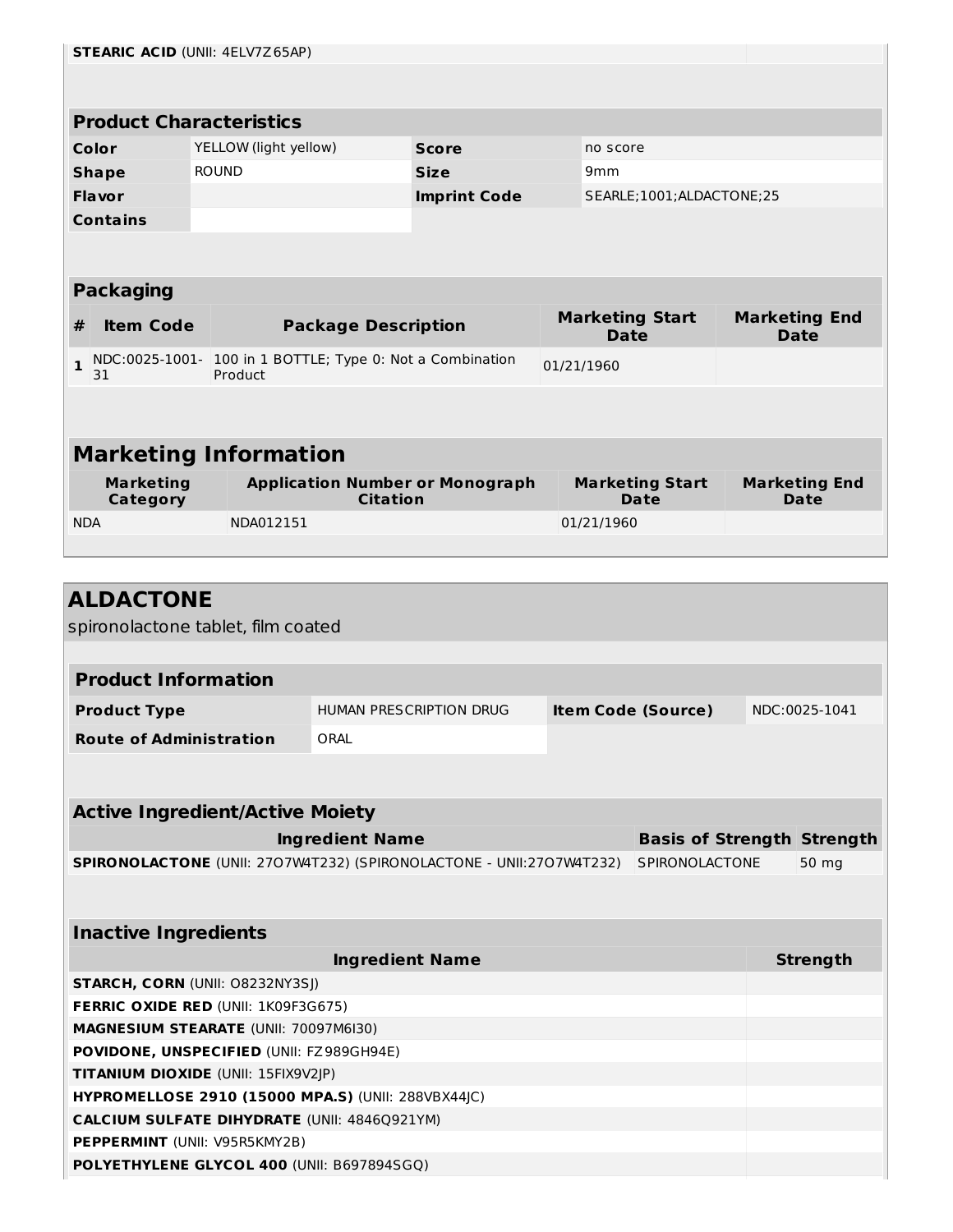|                                          |                                        | <b>CARNAUBA WAX (UNII: R12CBM0EIZ)</b>                                                                    |                            |                                        |            |                                       |  |                                   |
|------------------------------------------|----------------------------------------|-----------------------------------------------------------------------------------------------------------|----------------------------|----------------------------------------|------------|---------------------------------------|--|-----------------------------------|
|                                          | <b>STEARIC ACID (UNII: 4ELV7Z65AP)</b> |                                                                                                           |                            |                                        |            |                                       |  |                                   |
|                                          |                                        |                                                                                                           |                            |                                        |            |                                       |  |                                   |
|                                          |                                        |                                                                                                           |                            |                                        |            |                                       |  |                                   |
|                                          |                                        | <b>Product Characteristics</b>                                                                            |                            |                                        |            |                                       |  |                                   |
|                                          | Color                                  | ORANGE (light orange)                                                                                     |                            | <b>Score</b>                           |            | 2 pieces                              |  |                                   |
|                                          | <b>Shape</b>                           | <b>OVAL</b>                                                                                               |                            | <b>Size</b>                            |            | 14mm                                  |  |                                   |
|                                          | Flavor                                 |                                                                                                           |                            | <b>Imprint Code</b>                    |            | SEARLE;1041;ALDACTONE;50              |  |                                   |
|                                          | <b>Contains</b>                        |                                                                                                           |                            |                                        |            |                                       |  |                                   |
|                                          |                                        |                                                                                                           |                            |                                        |            |                                       |  |                                   |
|                                          |                                        |                                                                                                           |                            |                                        |            |                                       |  |                                   |
|                                          | <b>Packaging</b>                       |                                                                                                           |                            |                                        |            |                                       |  |                                   |
| #                                        | <b>Item Code</b>                       |                                                                                                           | <b>Package Description</b> |                                        |            | <b>Marketing Start</b>                |  | <b>Marketing End</b>              |
|                                          |                                        |                                                                                                           |                            |                                        |            | Date                                  |  | <b>Date</b>                       |
| 1                                        | 31                                     | NDC:0025-1041- 100 in 1 BOTTLE; Type 0: Not a Combination<br>Product                                      |                            |                                        | 01/21/1960 |                                       |  |                                   |
|                                          |                                        |                                                                                                           |                            |                                        |            |                                       |  |                                   |
|                                          |                                        |                                                                                                           |                            |                                        |            |                                       |  |                                   |
|                                          |                                        | <b>Marketing Information</b>                                                                              |                            |                                        |            |                                       |  |                                   |
|                                          |                                        |                                                                                                           |                            |                                        |            |                                       |  |                                   |
|                                          | <b>Marketing</b><br><b>Category</b>    |                                                                                                           | <b>Citation</b>            | <b>Application Number or Monograph</b> |            | <b>Marketing Start</b><br><b>Date</b> |  | <b>Marketing End</b><br>Date      |
| <b>NDA</b>                               |                                        | NDA012151                                                                                                 |                            |                                        |            | 01/21/1960                            |  |                                   |
|                                          |                                        |                                                                                                           |                            |                                        |            |                                       |  |                                   |
|                                          |                                        |                                                                                                           |                            |                                        |            |                                       |  |                                   |
|                                          | <b>ALDACTONE</b>                       |                                                                                                           |                            |                                        |            |                                       |  |                                   |
|                                          |                                        | spironolactone tablet, film coated                                                                        |                            |                                        |            |                                       |  |                                   |
|                                          |                                        |                                                                                                           |                            |                                        |            |                                       |  |                                   |
|                                          | <b>Product Information</b>             |                                                                                                           |                            |                                        |            |                                       |  |                                   |
|                                          |                                        |                                                                                                           |                            | <b>Item Code (Source)</b>              |            |                                       |  | NDC:0025-1031                     |
|                                          | <b>Product Type</b>                    |                                                                                                           | HUMAN PRESCRIPTION DRUG    |                                        |            |                                       |  |                                   |
|                                          | <b>Route of Administration</b>         |                                                                                                           | ORAL                       |                                        |            |                                       |  |                                   |
|                                          |                                        |                                                                                                           |                            |                                        |            |                                       |  |                                   |
|                                          |                                        |                                                                                                           |                            |                                        |            |                                       |  |                                   |
|                                          |                                        | <b>Active Ingredient/Active Moiety</b>                                                                    |                            |                                        |            |                                       |  |                                   |
|                                          |                                        |                                                                                                           | <b>Ingredient Name</b>     |                                        |            |                                       |  | <b>Basis of Strength Strength</b> |
|                                          |                                        | SPIRONOLACTONE (UNII: 2707W4T232) (SPIRONOLACTONE - UNII:2707W4T232)                                      |                            |                                        |            | SPIRONOLACTONE                        |  | $100$ mg                          |
|                                          |                                        |                                                                                                           |                            |                                        |            |                                       |  |                                   |
|                                          |                                        |                                                                                                           |                            |                                        |            |                                       |  |                                   |
| <b>Inactive Ingredients</b>              |                                        |                                                                                                           |                            |                                        |            |                                       |  |                                   |
|                                          |                                        |                                                                                                           | <b>Ingredient Name</b>     |                                        |            |                                       |  | <b>Strength</b>                   |
|                                          |                                        | <b>STARCH, CORN (UNII: O8232NY3SJ)</b>                                                                    |                            |                                        |            |                                       |  |                                   |
|                                          |                                        | FERRIC OXIDE RED (UNII: 1K09F3G675)                                                                       |                            |                                        |            |                                       |  |                                   |
|                                          | MAGNESIUM STEARATE (UNII: 70097M6I30)  |                                                                                                           |                            |                                        |            |                                       |  |                                   |
| POVIDONE, UNSPECIFIED (UNII: FZ989GH94E) |                                        |                                                                                                           |                            |                                        |            |                                       |  |                                   |
|                                          |                                        |                                                                                                           |                            |                                        |            |                                       |  |                                   |
|                                          |                                        | TITANIUM DIOXIDE (UNII: 15FIX9V2JP)                                                                       |                            |                                        |            |                                       |  |                                   |
|                                          |                                        | HYPROMELLOSE 2910 (15000 MPA.S) (UNII: 288VBX44JC)<br><b>CALCIUM SULFATE DIHYDRATE (UNII: 4846Q921YM)</b> |                            |                                        |            |                                       |  |                                   |

**PEPPERMINT** (UNII: V95R5KMY2B)